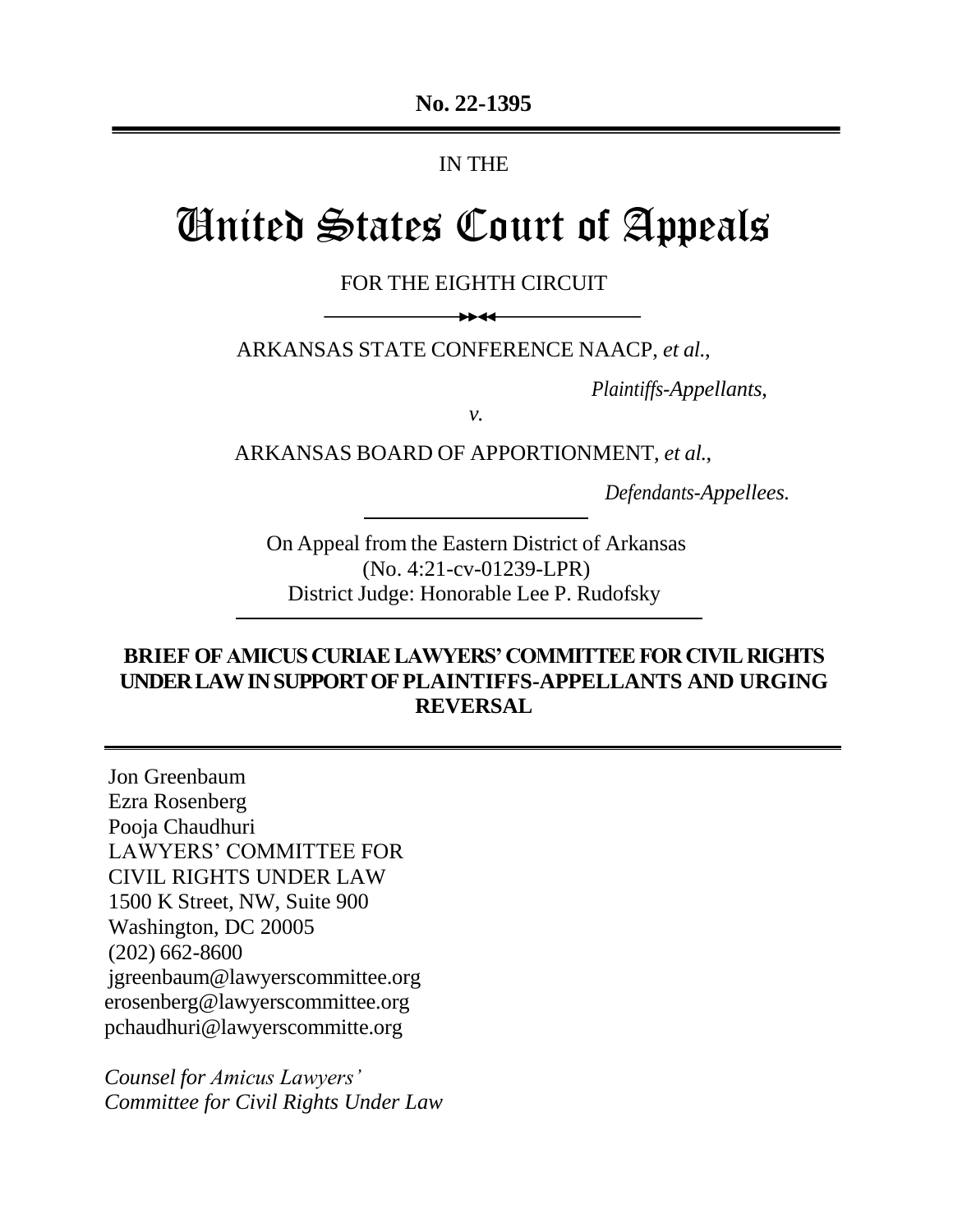# **TABLE OF CONTENTS**

| CONGRESS INTENDED TO CREATE A PRIVATE RIGHT OF ACTION<br>$\mathbf{I}$                                              |
|--------------------------------------------------------------------------------------------------------------------|
|                                                                                                                    |
| B. The District Court Failed to Undertake the Essential Search for Rights-                                         |
|                                                                                                                    |
| D. The District Court Erred by Interpreting Sandoval as Foreclosing Reliance                                       |
| ALTERNATIVELY, THE DISTRICT COURT SHOULD HAVE<br>$\Pi$ .<br>PERMITTED PLAINTIFFS' ACTION TO PROCEED UNDER § 198319 |
|                                                                                                                    |
|                                                                                                                    |
| CERTIFICATE OF COMPLIANCE WITH LOCAL RULE 28A(h)(2)26                                                              |
|                                                                                                                    |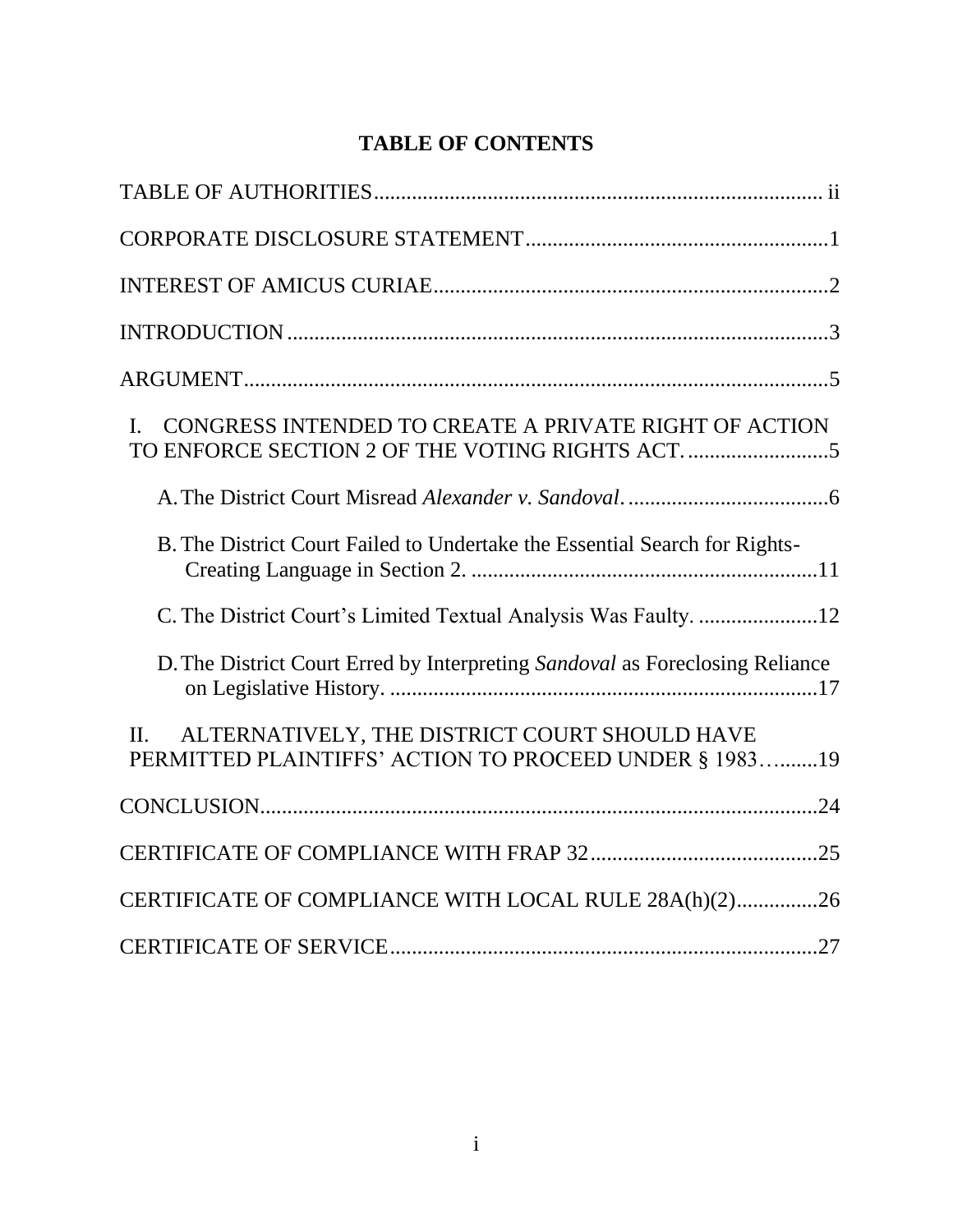# **TABLE OF AUTHORITIES**

# <span id="page-2-0"></span>**Cases**

| Alexander v. Sandoval,                               |
|------------------------------------------------------|
| Allen v. State Bd. of Elections,                     |
| Ariz. v. Inter Tribal Council of Ariz., Inc.,        |
| Ark. State Conf. NAACP v. Ark. Bd. Apportionment,    |
| Blessing v. Freestone,                               |
| Brnovich v. Democratic Nat'l Comm.,                  |
| Cannon v. Univ. of Chi.,                             |
| City of Mobile v. Bolden,                            |
| Dennis v. Higgins,                                   |
| Does v. Gillespie,                                   |
| Gonzaga v. Doe,                                      |
| Katzenbach v. Morgan,                                |
| Lakes and Parks All. of Minn. v. Fed. Transit Auth., |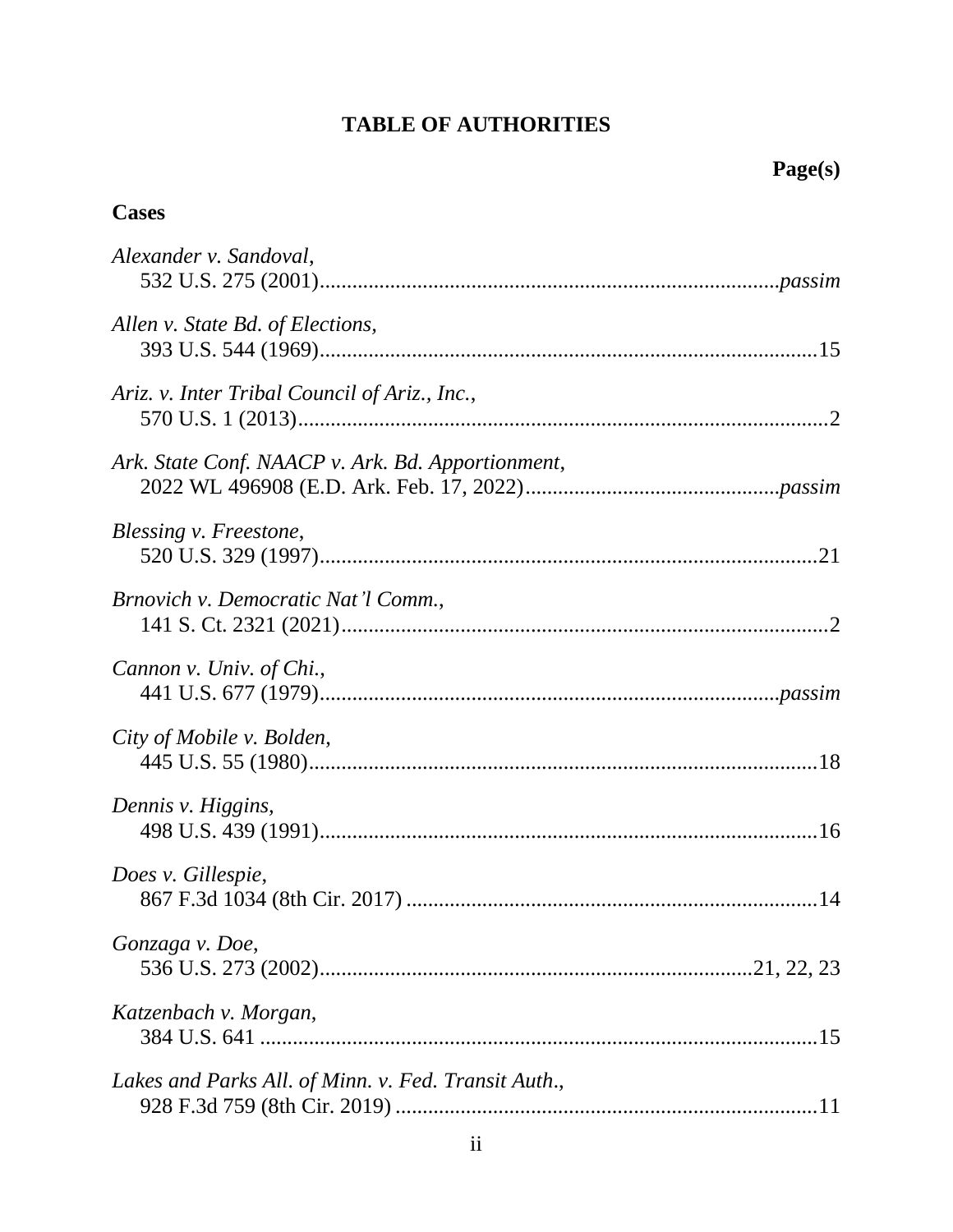| Maine v. Thiboutot,                                |  |
|----------------------------------------------------|--|
| Midwest Foster Care and Adoption Ass'n v. Kincade, |  |
| Morse v. Republican Party of Va.,                  |  |
| Nw. Airlines, Inc. v. Transp. Workers,             |  |
| Osher v. City of Saint Louis Mo.,                  |  |
| Pennhurst State Sch. and Hosp. v. Halderman,       |  |
| Shelby Cty., Ala. v. Holder,                       |  |
| South Carolina v. Katzenbach,                      |  |
| Steger v. Franco,                                  |  |
| Stenger v. Bi-State Dev. Agency of Mo.,            |  |
| Tcherepnin v. Knight,                              |  |
| Thornburg v. Gingles,                              |  |
| Veasey v. Abbott,                                  |  |
| Wilder v. Va. Hosp. Ass'n,                         |  |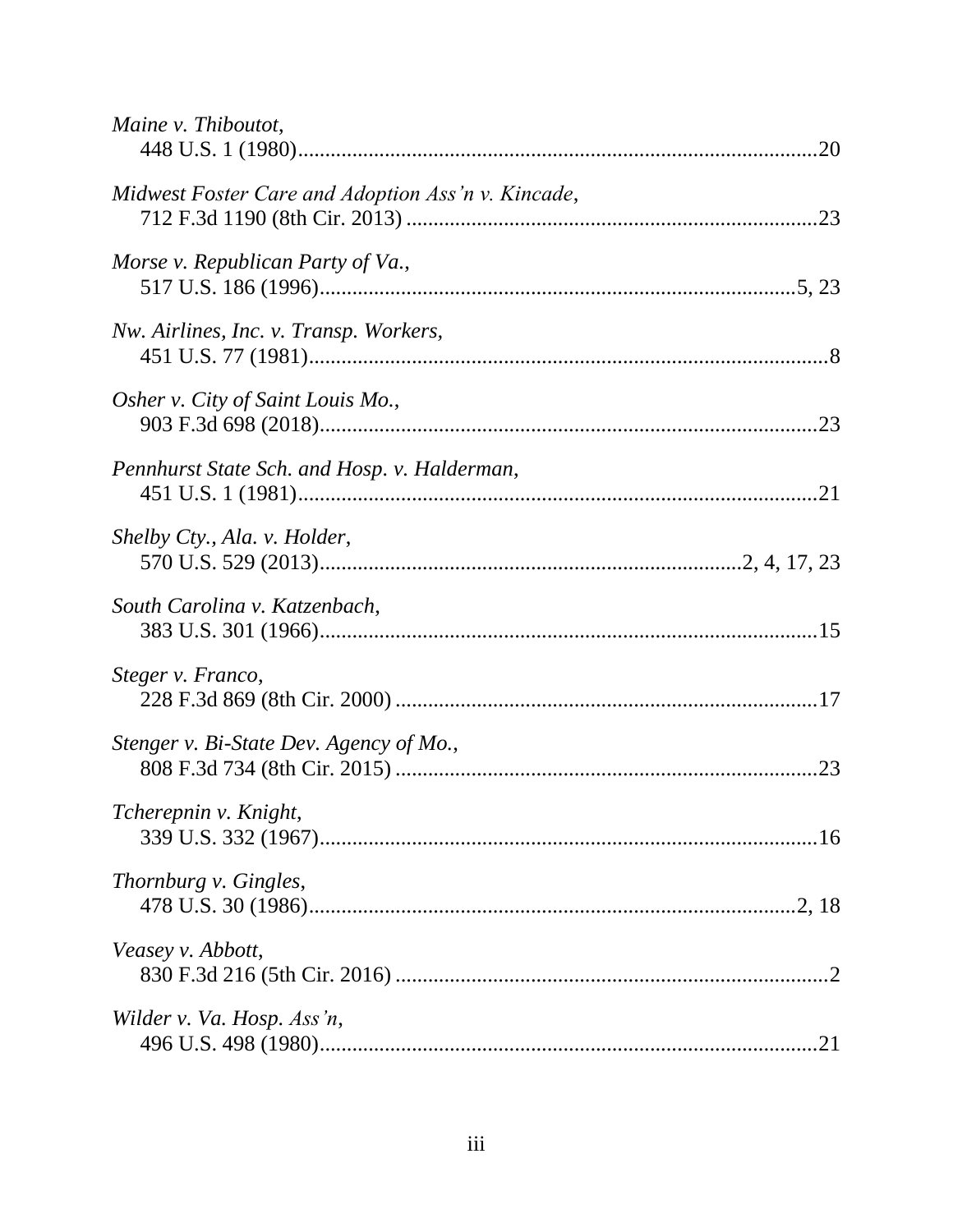| Wright v. Roanoke Redevelopment and Hous. Auth.,                  |  |
|-------------------------------------------------------------------|--|
| <b>Statutes</b>                                                   |  |
|                                                                   |  |
|                                                                   |  |
|                                                                   |  |
|                                                                   |  |
|                                                                   |  |
|                                                                   |  |
|                                                                   |  |
|                                                                   |  |
|                                                                   |  |
|                                                                   |  |
| <b>Constitutional Provisions</b>                                  |  |
|                                                                   |  |
|                                                                   |  |
| <b>Legislative Materials</b>                                      |  |
|                                                                   |  |
|                                                                   |  |
|                                                                   |  |
|                                                                   |  |
| <b>Other Authorities</b>                                          |  |
| Antonin Scalia & Bryan A. Garner, Reading Law: The Interpretation |  |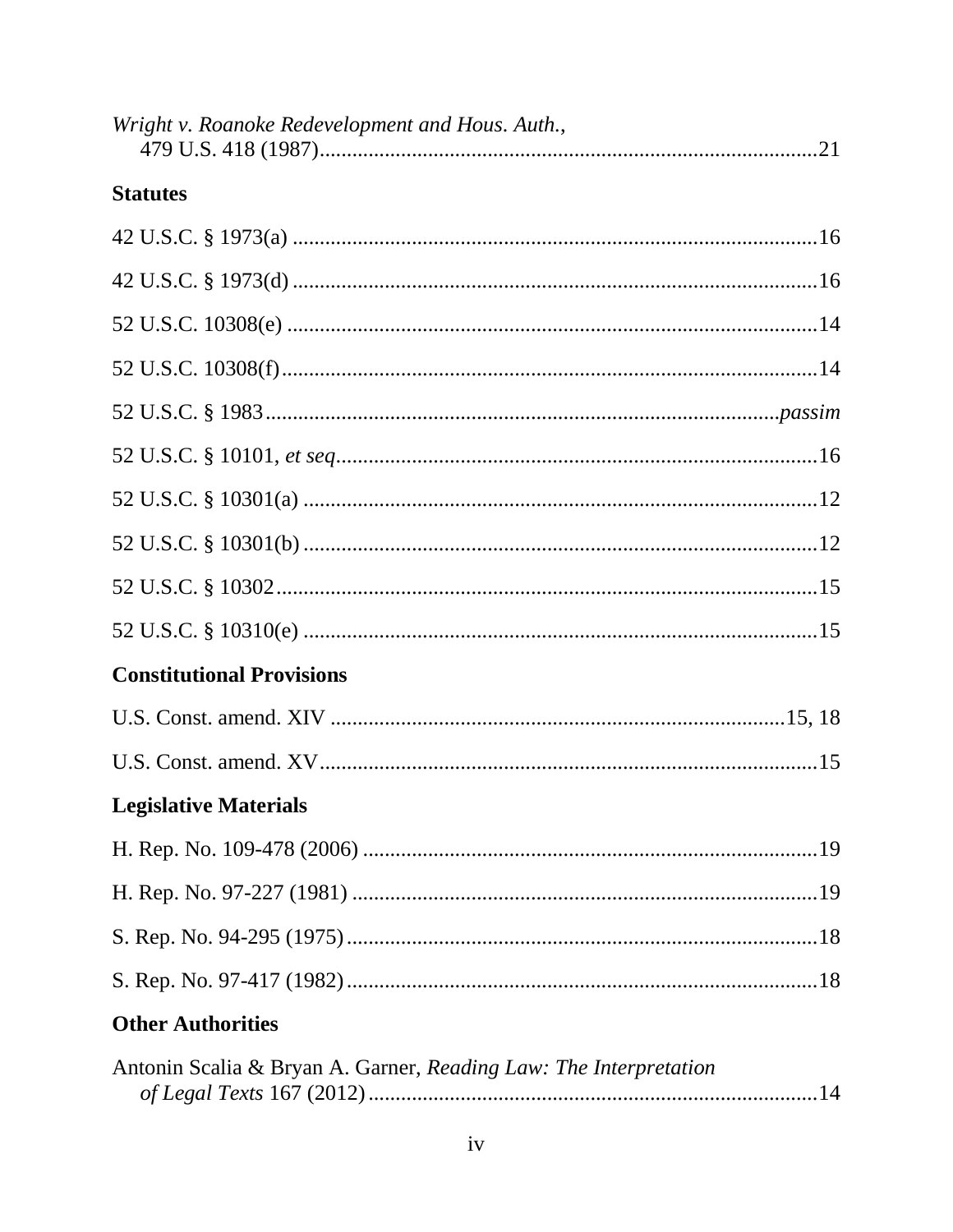| Armand Derfner, Racial Discrimination and the Right to Vote, 26 |  |
|-----------------------------------------------------------------|--|
|                                                                 |  |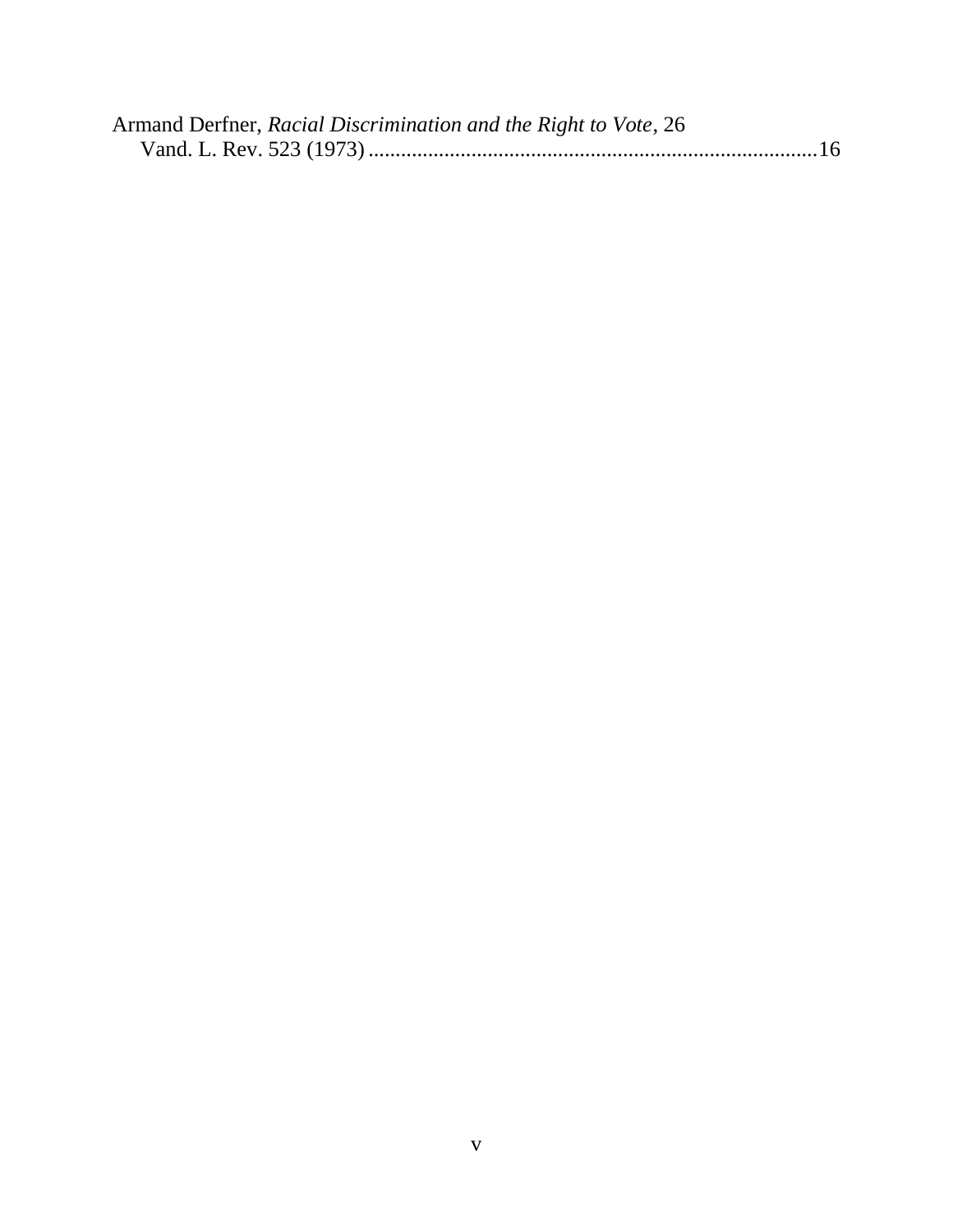## **CORPORATE DISCLOSURE STATEMENT**

<span id="page-6-0"></span>In accordance with Federal Rule of Appellate Procedure 26.1 and Eighth Circuit Rule 26.1(A), Amicus Curiae the Lawyers' Committee for Civil Rights Under Law is a 501(3)(c) nonprofit organization that has no parent corporations in which any person or entity owns stock.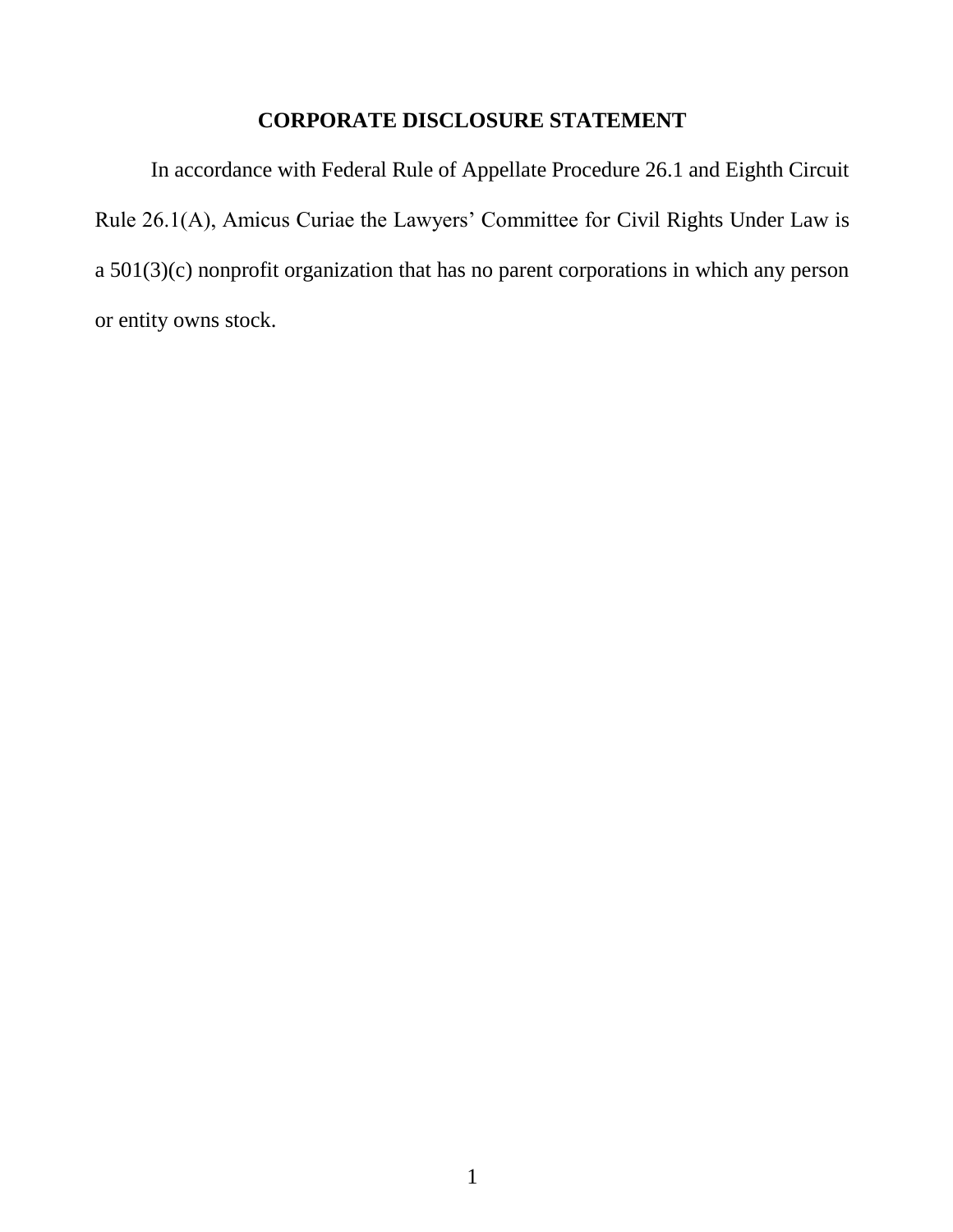#### <span id="page-7-1"></span>**INTEREST OF AMICUS CURIAE**

<span id="page-7-0"></span>The Lawyers' Committee for Civil Rights Under Law is a nonpartisan, nonprofit organization, formed in 1963 at the request of President John F. Kennedy to enlist the leadership and the resources of the private bar in combating racial discrimination and the resulting inequality of opportunity. Since then, the Lawyers' Committee has actively participated the voting rights arena, fighting to ensure that all Americans have an equal opportunity to participate in the electoral process. Section 2 of the Voting Rights Act of 1965 has been a major weapon used by the Lawyers' Committee in that fight. The Lawyers' Committee has litigated significant voting rights cases including *Shelby County, Alabama v. Holder*, 570 U.S. 529 (2013), *Arizona v. Inter Tribal Council of Arizona, Inc.*, 570 U.S. 1 (2013), and *Veasey v. Abbott*, 830 F.3d 216 (5th Cir. 2016). On behalf of private plaintiffs, the Lawyers' Committee has filed dozens of cases under Section 2 of the Voting Rights Act in the last decade and currently has several active Section 2 cases.

<span id="page-7-5"></span><span id="page-7-4"></span><span id="page-7-3"></span><span id="page-7-2"></span>Additionally, the Lawyers' Committee has participated as amicus curiae in significant voting rights cases before the United States Supreme Court, such as *Thornburg v. Gingles*, 478 U.S. 30 (1986) and *Brnovich v. Democratic National Committee*, 141 S. Ct. 2321 (2021) *,* cases that have defined the contours of Section 2. The Lawyers' Committee has also published numerous reports on the history of voting discrimination, many of which have been cited by members of Congress in various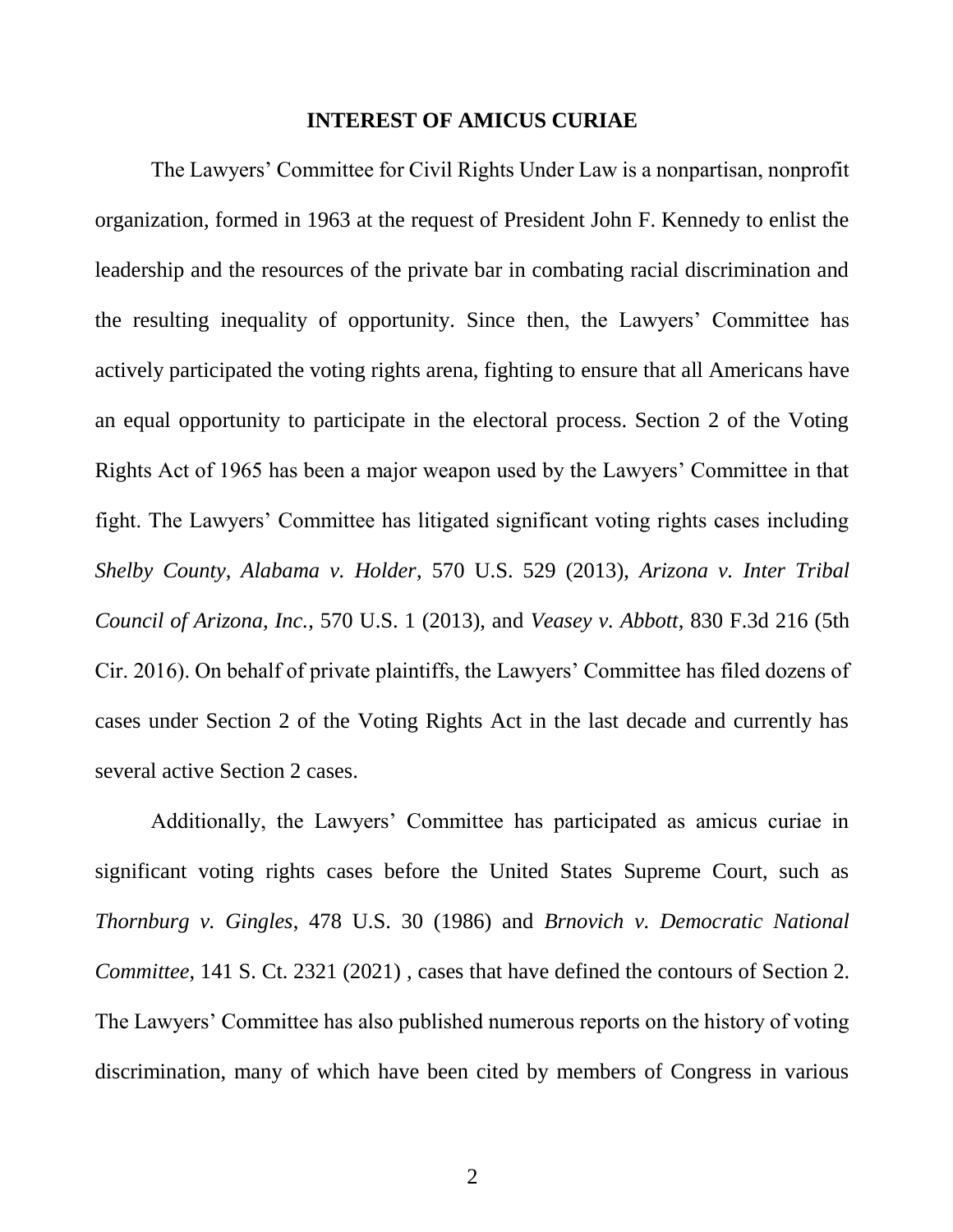committee reports and legislative documents in connection with reauthorizations and amendments to the Voting Rights Act.

Amicus Curiae has a direct interest in this case because it raises important voting rights issues central to the organization's mission that includes representing private plaintiffs that have suffered voting rights discrimination. Amicus has requested and obtained the consent of all parties to file this Brief.<sup>1</sup>

#### **INTRODUCTION**

<span id="page-8-0"></span>In the fifty-seven years since the passage of the Voting Rights Act, hundreds of courts around the country—including the United States Supreme Court and this Court—have presided over Section 2 cases brought by private litigants without a whisper that there was no private right of action. Indeed recently, when the previously unasserted thought that there was no private right of action under Section 2 first surfaced, three-judge panels in the Fifth and Eleventh Circuits quickly dispatched the argument, with but one of the six judges dissenting.

That result is not surprising. Common sense dictates that, if the text and structure of the Voting Rights Act of 1965 even hinted at the notion that private litigants had no right to file an action under Section 2, surely one of the many hundreds of defendants who had been sued by private plaintiffs under Section 2 in the last six decades and who

l

<sup>&</sup>lt;sup>1</sup> Under Federal Rule of Appellate Procedure  $29(a)(4)(E)$ , the undersigned counsel certifies that no counsel for a party authored this Brief in whole or in part or made a monetary contribution intended to fund the preparation or submission of this Brief.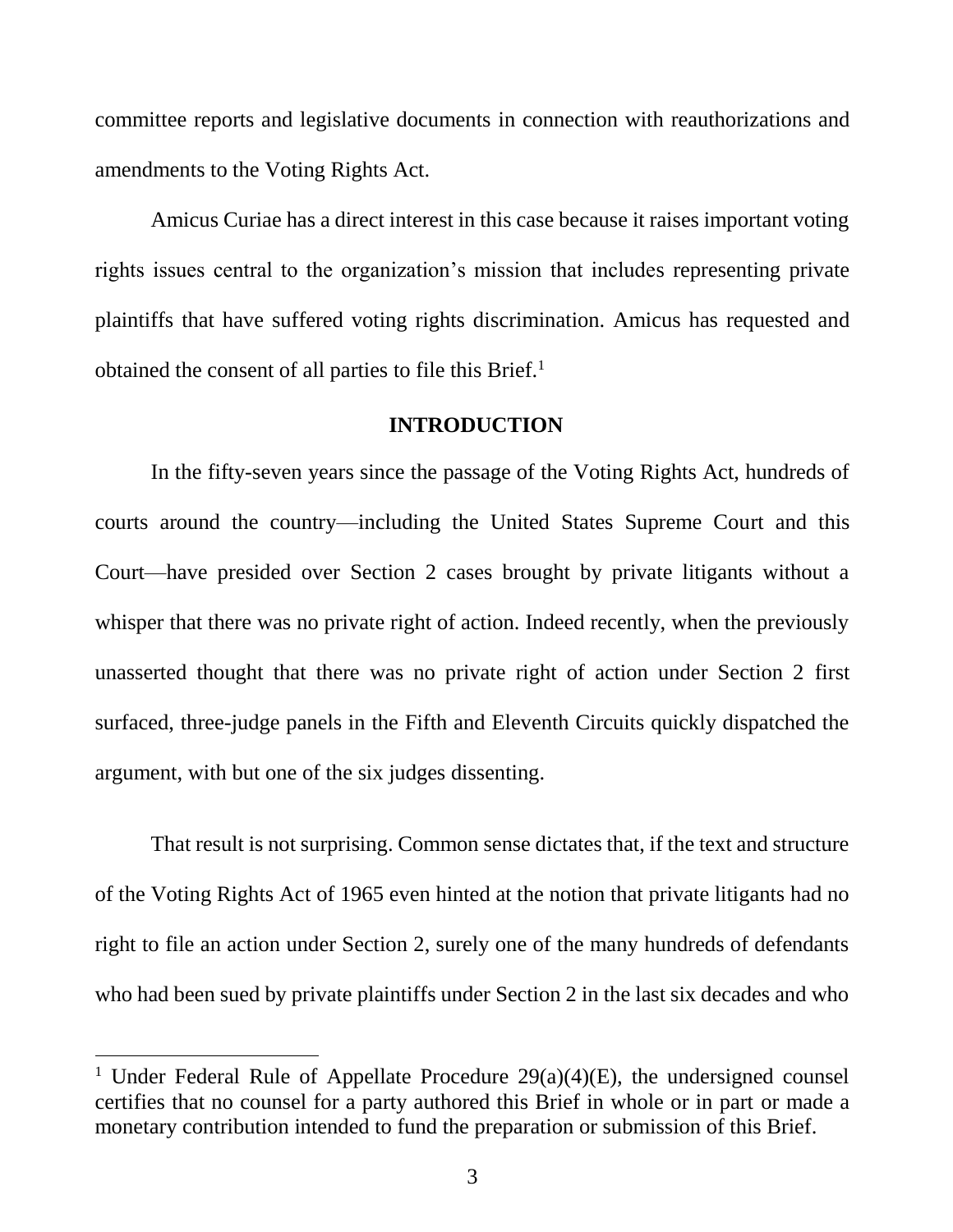<span id="page-9-0"></span>had fought tooth and nail against liability, would have at least attempted to make that argument. Until very recently, that never happened. Nor—until very recently—had any court ever raised the issue, an omission even more telling, because the district court's decision purports to raise a question of subject-matter jurisdiction. *Ark. State Conf. NAACP v. Ark. Bd. Apportionment*, 2022 WL 496908, at \*10 n.73 (E.D. Ark. Feb. 17,  $2022$ <sup>2</sup>; *see* Plaintiffs-Appellants' Br. at  $11<sup>3</sup>$ . Indeed, in holding unconstitutional a companion provision of the Voting Rights Act, the Supreme Court expressly recognized suits under Section 2 by "individuals," and the availability of injunctive relief in such suits "to block voting laws from going into effect." *Shelby County, Alabama v. Holder*, 570 U.S. 529, 537 (2013). Surely, at least one eminent jurist would have thought of this supposed threshold issue at some moment in over a half century. The silence of this multitude of defendants and judges is damning.

<span id="page-9-1"></span>The fact is, as has been spelled out with precision in Plaintiffs-Appellants Brief, there is no basis to support the notion that private plaintiffs have no right to sue under Section 2 of the Voting Rights Act. The text and structure of the statute clearly support the congressional intent, further and expressly stated in the legislative history, to create rights and remedies for private persons to sue under the provision. To rule otherwise as did the district court here, in the face of the history of this most important of laws

 $\overline{a}$ 

<sup>&</sup>lt;sup>2</sup> Otherwise, as the district court rightly concluded, the issue would have been waived by Defendants. *Id.* at 18–19.

<sup>&</sup>lt;sup>3</sup> References to Plaintiffs-Appellants' Brief will be cited to as, Appellants' Br. at [page number]. The page numbers are from the Brief's original page numbering, not from the time-stamped ECF Page IDs.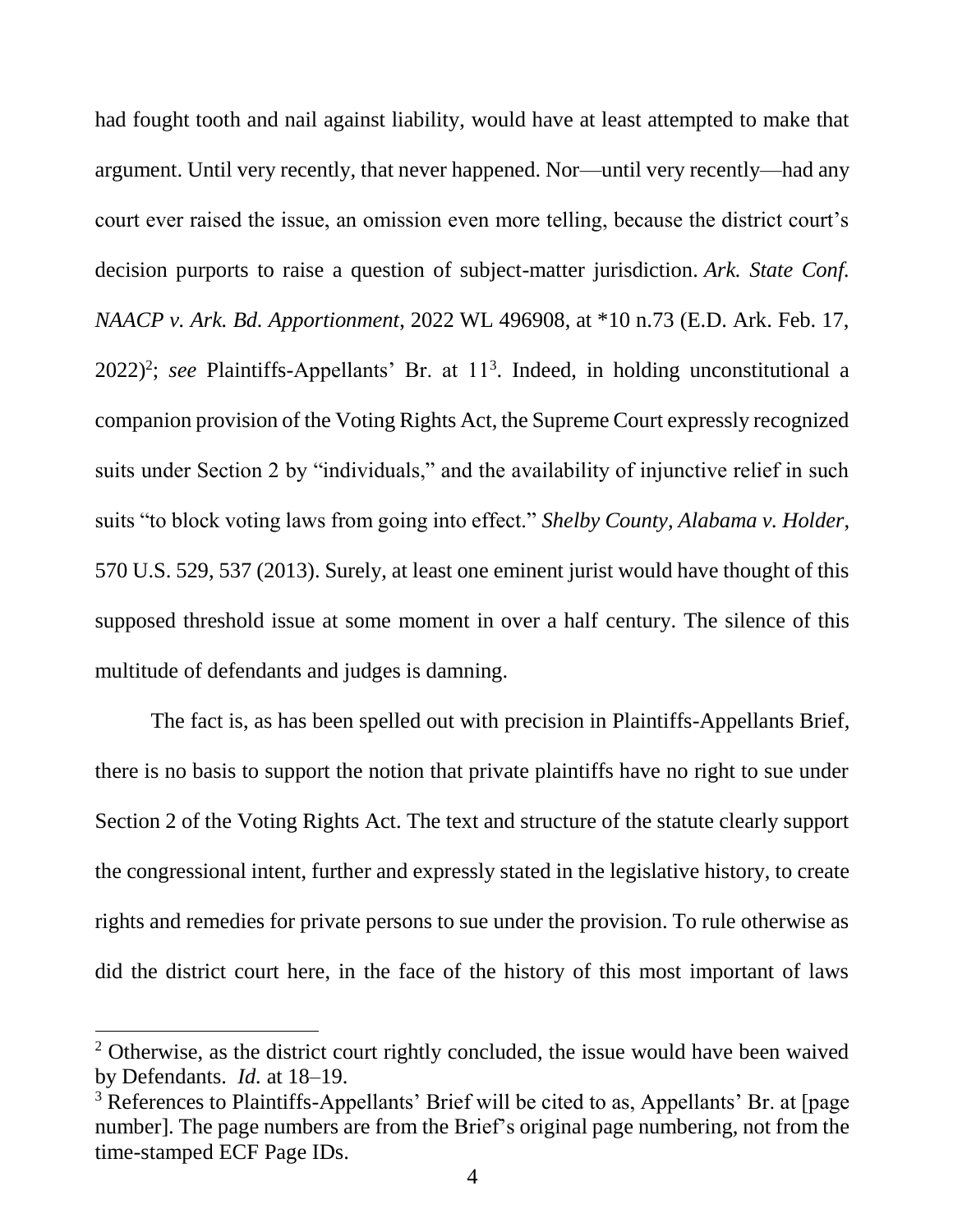designed to ensure equal opportunity of all to participate in our democracy, is an unprecedented act of judicial incursion into the legislative sphere.

The Lawyers' Committee writes in full support of Plaintiffs-Appellants' Principal Brief and urges this Court to find in favor of Plaintiffs-Appellants for all the reasons set forth in their Brief, and for the additional reasons set forth herein.

#### <span id="page-10-2"></span>**ARGUMENT**

# <span id="page-10-1"></span><span id="page-10-0"></span>**I. CONGRESS INTENDED TO CREATE A PRIVATE RIGHT OF ACTION TO ENFORCE SECTION 2 OF THE VOTING RIGHTS ACT.**

In reaching its novel conclusion that there is no private right of action to enforce Section 2 of the Voting Rights Act, the district court purported to apply the approach taken by the Supreme Court in *Alexander v. Sandoval*, 532 U.S. 275 (2001). To the extent the district court needed to apply Sandoval,<sup>4</sup> its reading and application of the case were incorrect for several reasons. Overall, the district court read *Sandoval* out of context divorcing it from the line of cases that informed the approach taken by Justice Scalia in *Sandoval,* most notably *Cannon v. University of Chicago*, 441 U.S. 677 (1979), and improperly construing the case law as limiting its consideration of any evidence of congressional intent other than the statute's text. The district court failed to

<span id="page-10-3"></span> $\overline{a}$ 

<span id="page-10-4"></span><sup>&</sup>lt;sup>4</sup> Amicus agrees with Plaintiffs-Appellants that the issue on this appeal is controlled by *Morse v. Republican Party of Virginia*, 517 U.S. 186 (1996), and that the district court did not have to attempt to analyze the issue under the standards set down in *Sandoval*. Even if such analysis were necessary, the result would be the same because proper application of *Sandoval* unequivocally supports the conclusion that Congress intended to create a private right of action to enforce Section 2. *See* Plaintiffs-Appellants' Br. at 20–27.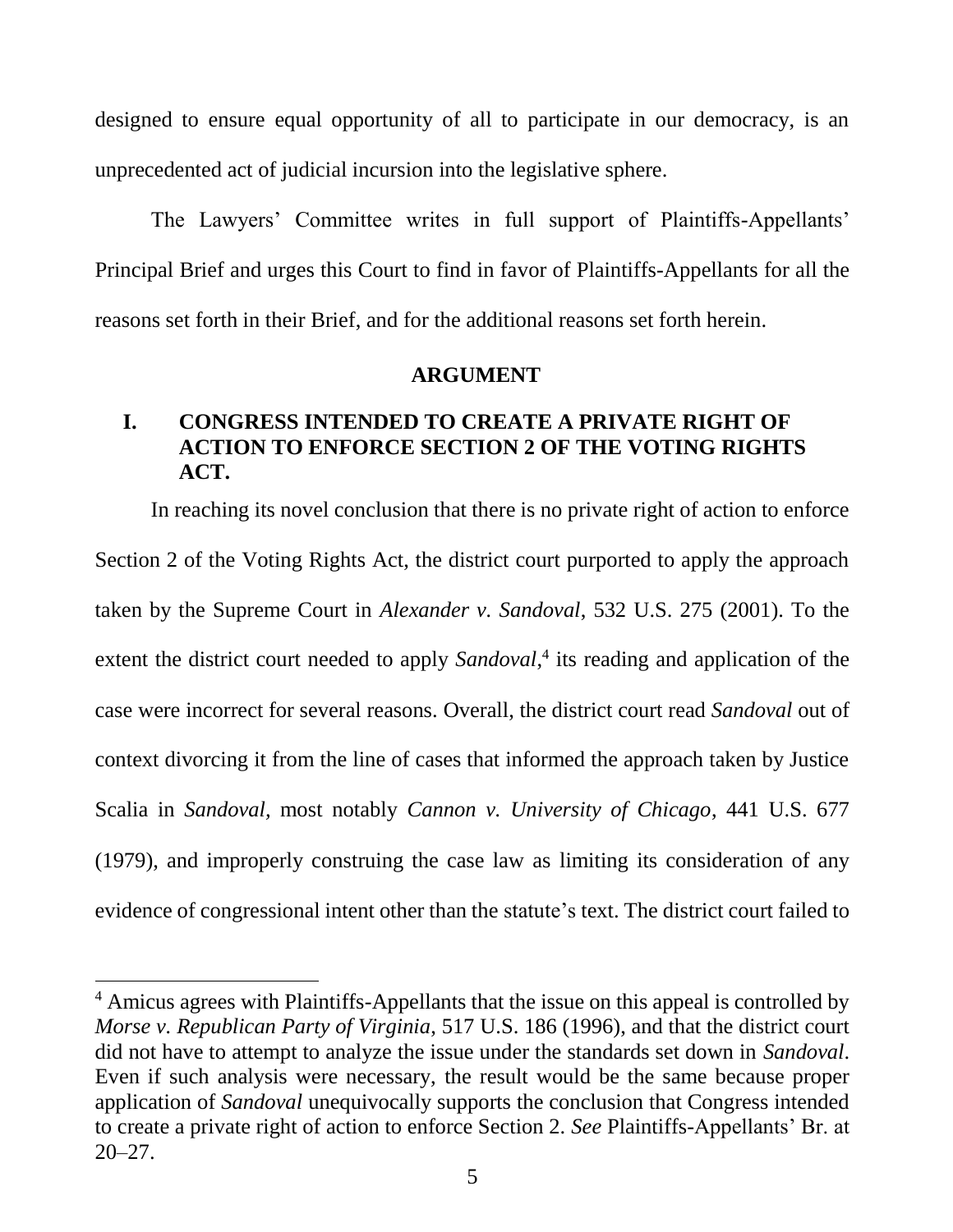even consider the issue considered "critical" by the Court in *Sandoval*, *i.e.*, whether the statute contained rights-creating language. Further, the district court's limited textconstrained analysis was itself faulty. Finally, had the Court properly considered the statute's full legal context, as prescribed by *Sandoval*, it would have easily found that which has been clear to plaintiffs, defendants and courts alike for nearly sixty years: private plaintiffs have a right to sue to enforce Section 2 of the Voting Rights Act.

#### <span id="page-11-0"></span>**A. The District Court Misread** *Alexander v. Sandoval***.**

In *Sandoval*, the Court was confronted with the issue of whether there was a private right of action to enforce regulations prohibiting racial discrimination issued pursuant to Title VI of the Civil Rights Act of 1964. 532 U.S. at 279, 293. Section 601 of Title VI prohibits racial discrimination in federally funded programs and activities; § 602 authorizes federal agencies to issue regulations to effectuate § 601. *Id.* at 279. In concluding that private persons could not sue to enforce the regulations, the Court ruled, "[t]he judicial task is to interpret the statute Congress has passed to determine whether it displays an intent to create not just a private right but also a private remedy." *Id.* at 286.

Applying this two-part inquiry—whether a statute has rights-creating language and a private remedy—the *Sandoval* Court found that § 602 did not have rights-creating language because there was no indication as to whom the statute intended to benefit*. Id.* at 288–89 . Thus, Justice Scalia wrote "[i]t focuses neither on the individuals protected nor even on the funding recipients being regulated, but on the agencies that will do the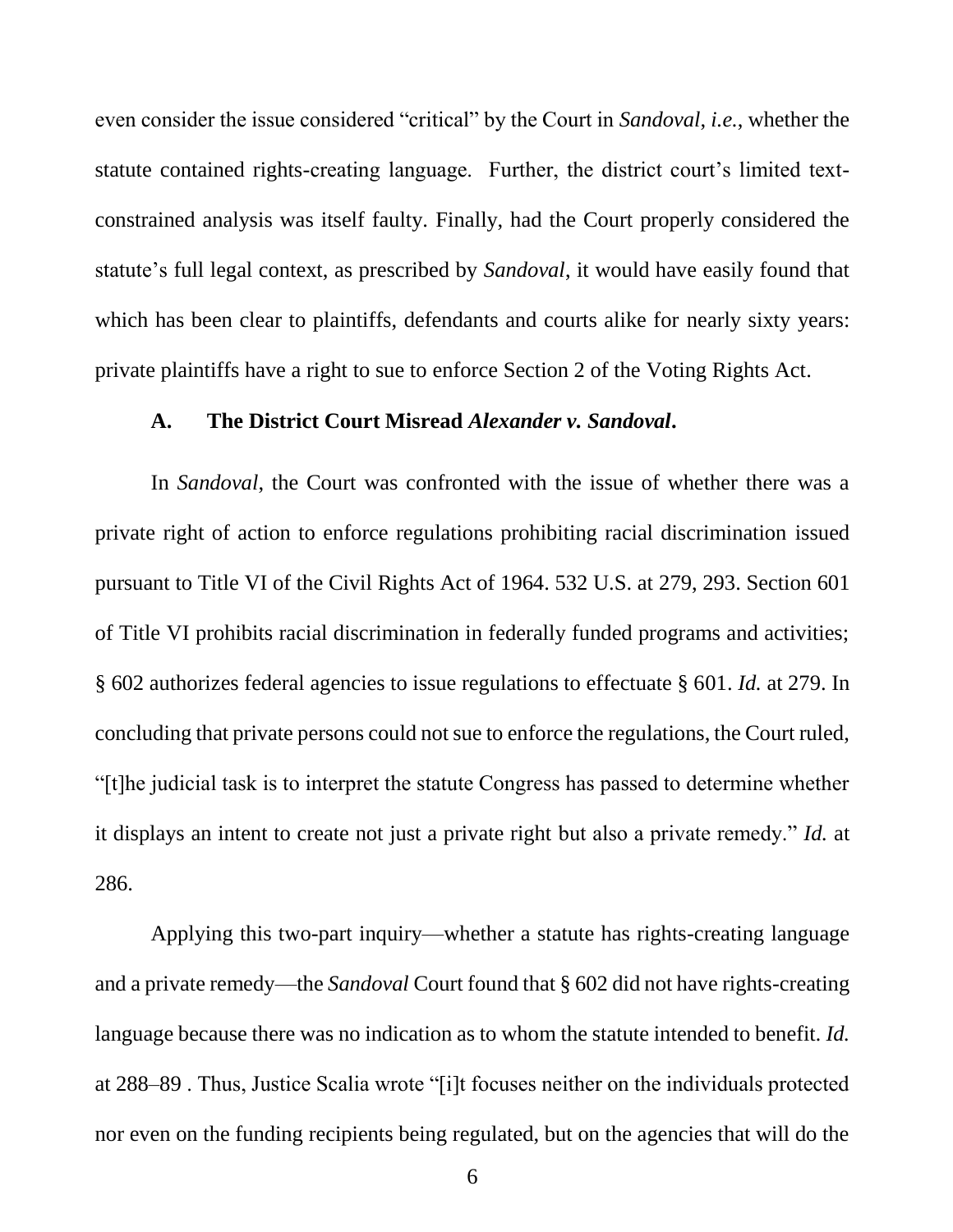regulating." *Id.* at 289. As for the remedies, Justice Scalia reasoned that the methods of enforcing § 602 did not "manifest an intent to create a private remedy; if anything, they suggest the opposite" because the statute "empowers" agencies to terminate funding, not individuals to sue under the statute. *Id.* Section 602 was "phrased as a directive to federal agencies engaged in the distribution of public funds," and nothing more. *Id.* at 289–90. The Court's reasoning thus focused on who benefitted from the statute and who was entitled to bring an enforcement action. *Id.* On both counts, Justice Scalia concluded that the agency was at the center of it, not the individual. *Id.* 

The obviousness that § 602 created no individual rights allowed the *Sandoval*  Court to decide the case without resort to other accepted indicia of congressional intent, such as legislative history. In the Court's words, it could "begin (and *find that we can end*) our search for Congress's intent with the text and structure" of the statute. 532 U.S. at 288 (emphasis added). The district court, however, took *Sandoval* one step further, changing *Sandoval's* case-specific conclusion as to its ability to decide the case solely on the basis of the language and structure of Title VI to instead stand for the proposition that "a court begins (and *often ends*)" by examining only the statute. *Ark. State Conf. NAACP*, 2022 WL 496908, at \*11 (emphasis added).

But the *Sandoval* Court counseled only against giving dispositive weight to "context shorn of text," 532 U.S. at 288, and recognized that legislative history matters when it "clarifies text," *see id.* Thus, *Sandoval* supports the proposition that ascertainment of congressional intent is subject to the same approach that the Court has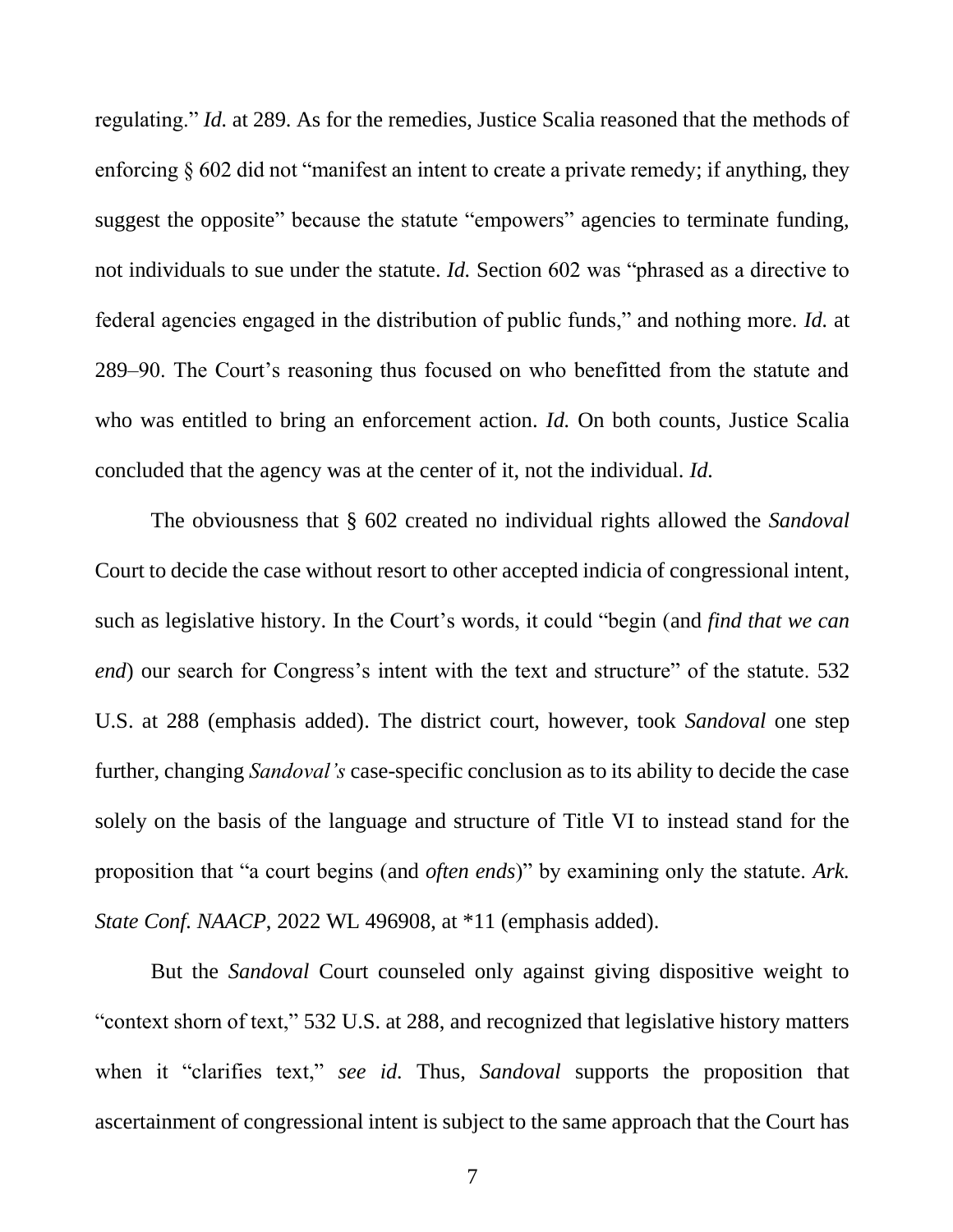taken for decades, including resorting to an examination of how legislative history sheds light on the text. Applying that approach inexorably would have lead to the district court to conclude that Congress's intention to create a private right of action to enforce Section 2 of the Voting Rights Act was clear.<sup>5</sup>

The reason the *Sandoval* Court was able to ascertain congressional intent without resort to any other contextual evidence of intent was that, in the specific statute before it, there was the complete absence of the "'rights-creating' creating language so critical to the Court's analysis in *Cannon*." *Sandoval*, 532 U.S. at 288 (citing *Cannon*, 441 U.S. at 690 n.13). The *Sandoval* Court's reference to *Cannon* in this regard is of paramount significance, because *Cannon* makes it abundantly clear that where the text of the statute provides support for the creation of private rights, it is not only permissible, but required to examine the fuller legal context to ascertain congressional intent. 441 U.S. at 690–97.

The above-cited language from *Cannon* was not Justice Scalia's first reference to that case in *Sandoval*. Justice Scalia began his analysis of Congress's intent to create

l

<sup>5</sup> The district court, in support of its expansion of *Sandoval*'s case-specific explanation of its ability to decide the case on the basis of the statute alone into a broader statement that this is "often" the case, referred to footnote 7 in *Sandoval*. *Ark. State Conf. NAACP*, 2022 WL 496908, at \*11. In that footnote, Justice Scalia emphasized that the Court's approach in *Sandoval* was "not novel, but well established in earlier decisions." 532 U.S. at 288 n.7. One earlier decision cited to in footnote 7 of *Sandoval*, was *Northwest Airlines, Inc. v. Transport Workers*, 451 U.S. 77 (1981), which in turn, provides,"[i]n a case in which *neither*the statute nor the legislative history reveals a congressional intent to create a private right of action for the benefit of the plaintiff," the inquiry into congressional intent may end. *Id.* at 94 n.31 (emphasis added).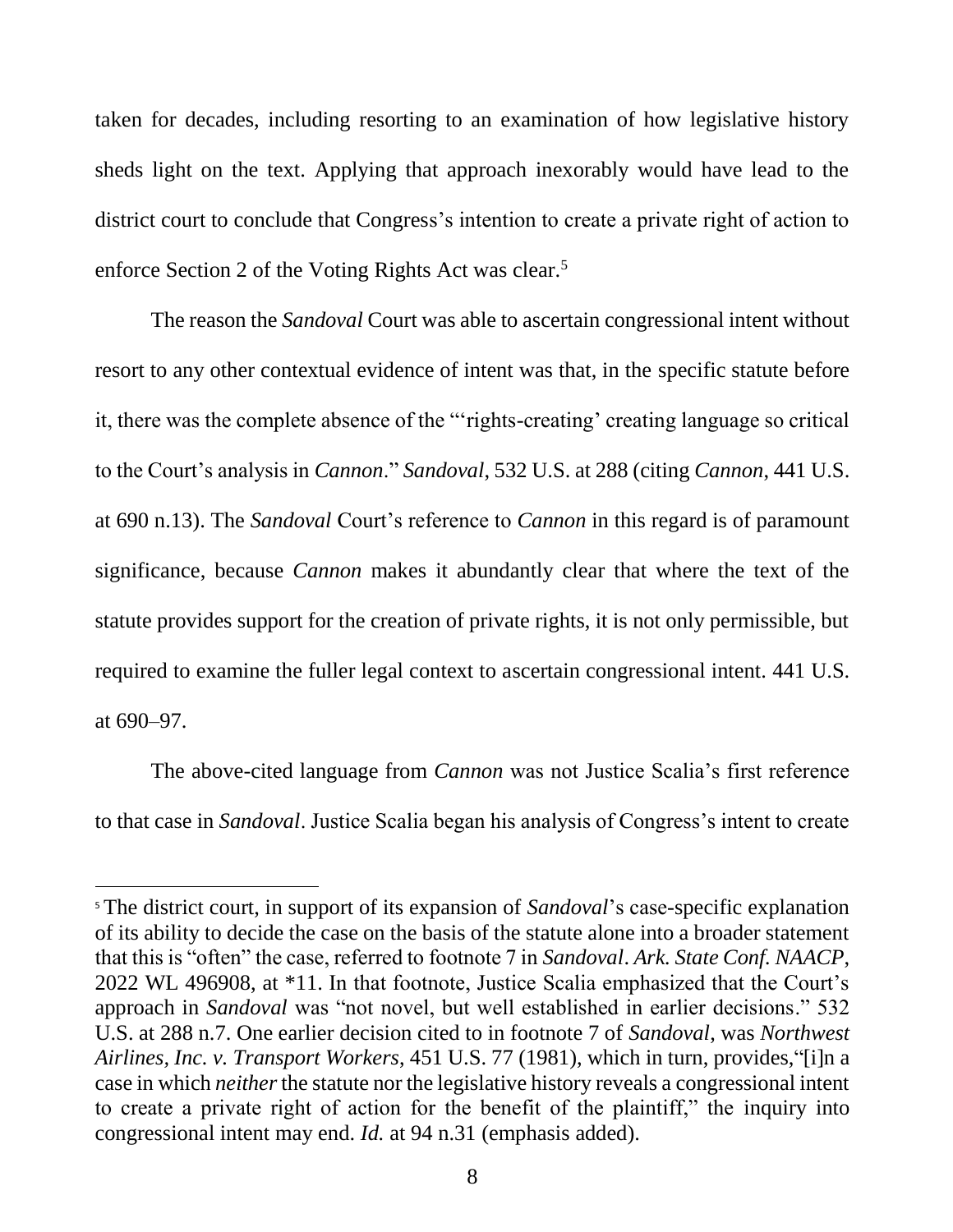a private right of action in § 602 of Title VI by reiterating the *Cannon* Court's conclusion, "private individuals may sue to enforce § 601 of Title VI and obtain both injunctive relief and damages." *Sandoval*, 532 U.S. at 279. Justice Scalia then and returned to *Cannon* to ascertain congressional intent to create a private right of action under Title VI. *Id.*at 280, 282, 288, 290. The *Sandoval* Court's reliance on *Cannon* is singularly important, because *Cannon* is on all fours with this case.

*Cannon* involved the question of whether a plaintiff who alleged that she was excluded from participation in a federally funded medical education program on the basis of her sex could enforce her rights under § 901 of Title IX of the Education Amendments of 1972. 441 U.S.at 680–81, which prohibited discrimination on the basis of sex under such federally-funded programs. *Id.* at 683–84. Justice Stevens, writing for the majority, concluded that § 901 did recognize a private right of action and reached that conclusion by considering whether the statute benefitted a class and whether the statute intended to create a private remedy. *Id.* at 688–89. The Court's reasoning on the remedy involved closely looking at not only the language of Title IX but also on other sources. *Id.* at 694–97.

With respect to the benefitted class of persons, the *Cannon* Court unequivocally found that Title IX "explicitly confers a benefit on persons discriminated against on the basis of sex" and that the plaintiff in the case belonged to that class. *Id.* at 693–94. As for the intent to create a remedy, the Court looked to both language and history. Observing that Title IX was patterned after Title VI, with precisely identical language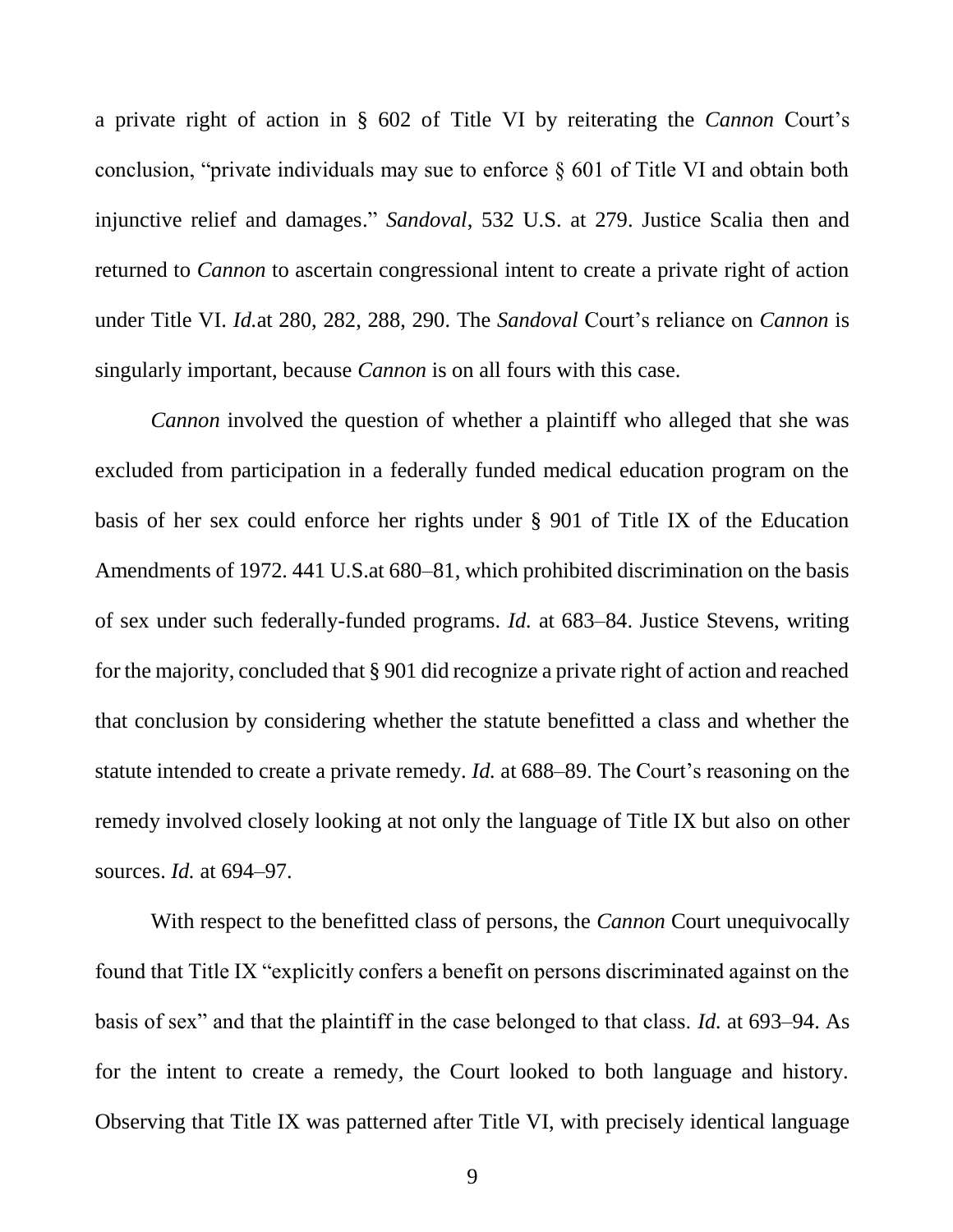describing the benefitted class and identical remedies, the *Cannon* Court focused on the fact that "the drafters of Title IX explicitly assumed that it would be interpreted and applied as Title VI had been during the preceding eight years." *Id.* at 696. The Court also reasoned that the presence of attorneys' fees language in in Title VI confirmed congressional intent to create a remedy through an enforcement mechanism in Title IX. *Id.* at 699. Furthermore, the Court in *Cannon* pointed to the consensus among judges and litigants of the assumption that both Titles VI and IX created private rights of action as "further evidence that Congress at least acquiesces in, and apparently, affirms, that assumption," ultimately concluding that there was "no doubt" that Congress intended to create private remedies in Title IX. *Id.* at 702–03.

In the view of the *Cannon* Court, the issues of benefitted persons and private remedies were intertwined. Thus, Justice Stevens wrote, "there would be far less reason to infer a *private remedy* in favor of individual persons if Congress, instead of drafting Title IX with an *unmistakable focus on the benefited class*," had written it " as a ban on discriminatory conduct by recipients of federal funds or as a prohibition against the disbursement of public funds to educational institutions engaged in discriminatory practices." *Id.* at 691–92.

In short, *Sandoval* answered the question of whether an implementing statute created a private right of action to enforce an agency regulation. Because § 602, the statute that plaintiffs sued under, gave rights and remedies only to governmental agencies, it was easy for the Court to find that Congress could not have intended to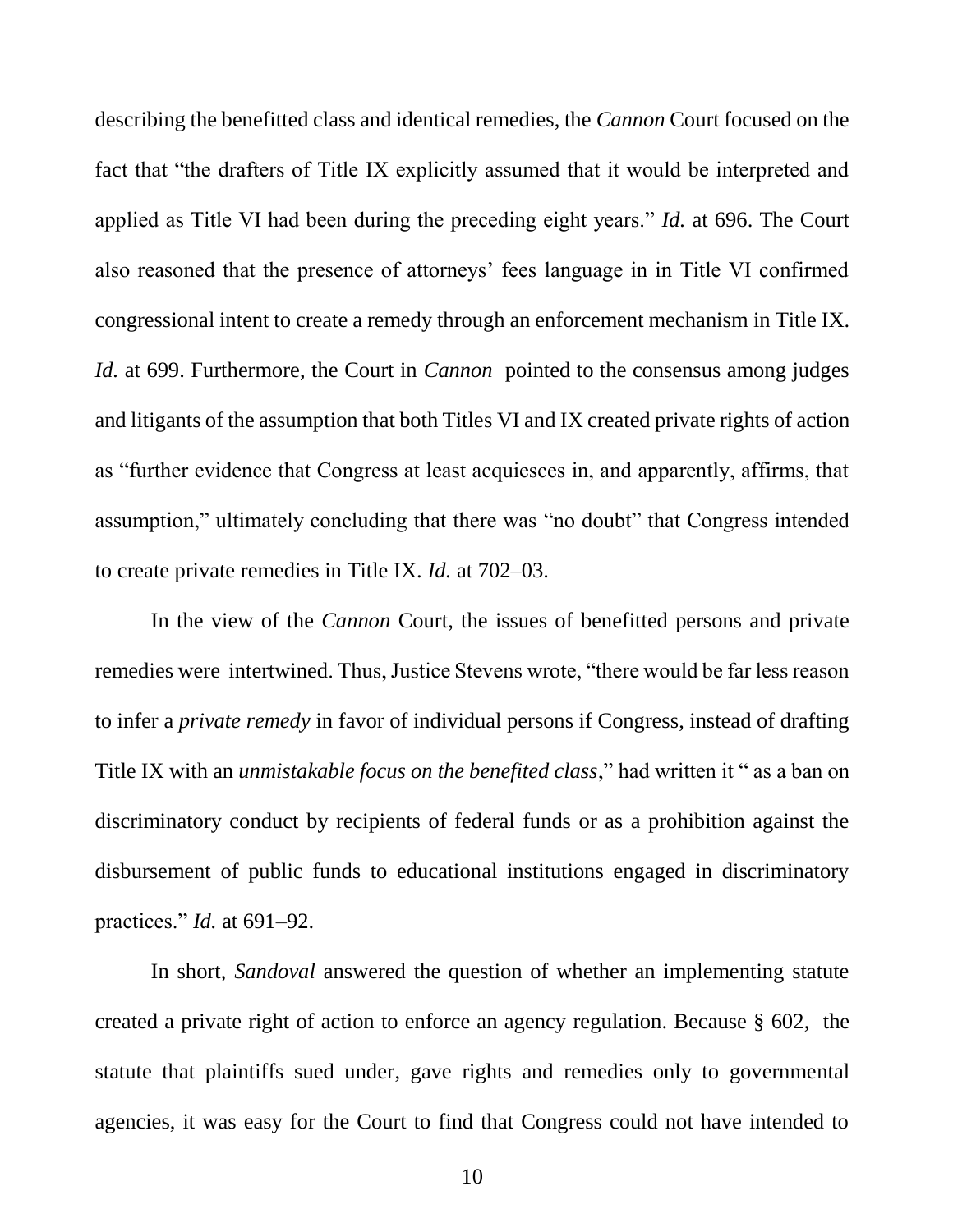create a private right of action to enforce the regulations without going beyond the statute's text. But the Court acknowledged that Congress had created a private right of action to enforce § 601, which protected individuals from discrimination, because that question had already been decided in the affirmative in *Cannon*, on grounds that should have led to the same conclusion as to Section 2 of the Voting Rights Act here.

The textual reasoning of the *Sandoval* Court was, therefore, firmly rooted in and informed by the necessary context in the case before it. However, *Sandoval* did not foreclose reliance on legislative history and precedent as it cited to and discussed *Cannon* in depth for both. As explained below, had the district court correctly read and applied *Sandoval*, it would have easily concluded that Congress intended to create a private right of action to enforce Section 2 of the Act.

## <span id="page-16-0"></span>**B. The District Court Failed to Undertake the Essential Search for Rights-Creating Language in Section 2.**

The district court's first error in its application of *Sandoval* was its failure to engage in an analysis of the existence *vel non* of congressional intent to create a private right. The district court jumped to the issue of congressional intent to create a private remedy. But *Sandoval* requires consideration of both whether a statute contains rightscreating language as a threshold matter and next, whether it provides a remedy. The Eighth Circuit has adopted this approach in private right of action cases. *See Lakes and Parks All. Minn. v. Fed. Transit Auth*., 928 F.3d 759 (8th Cir. 2019).

<span id="page-16-1"></span>And both *Cannon* and *Sandoval* make it clear that the rights and remedies analyses are inextricably intertwined. Indeed, in *Sandoval*, the Court considered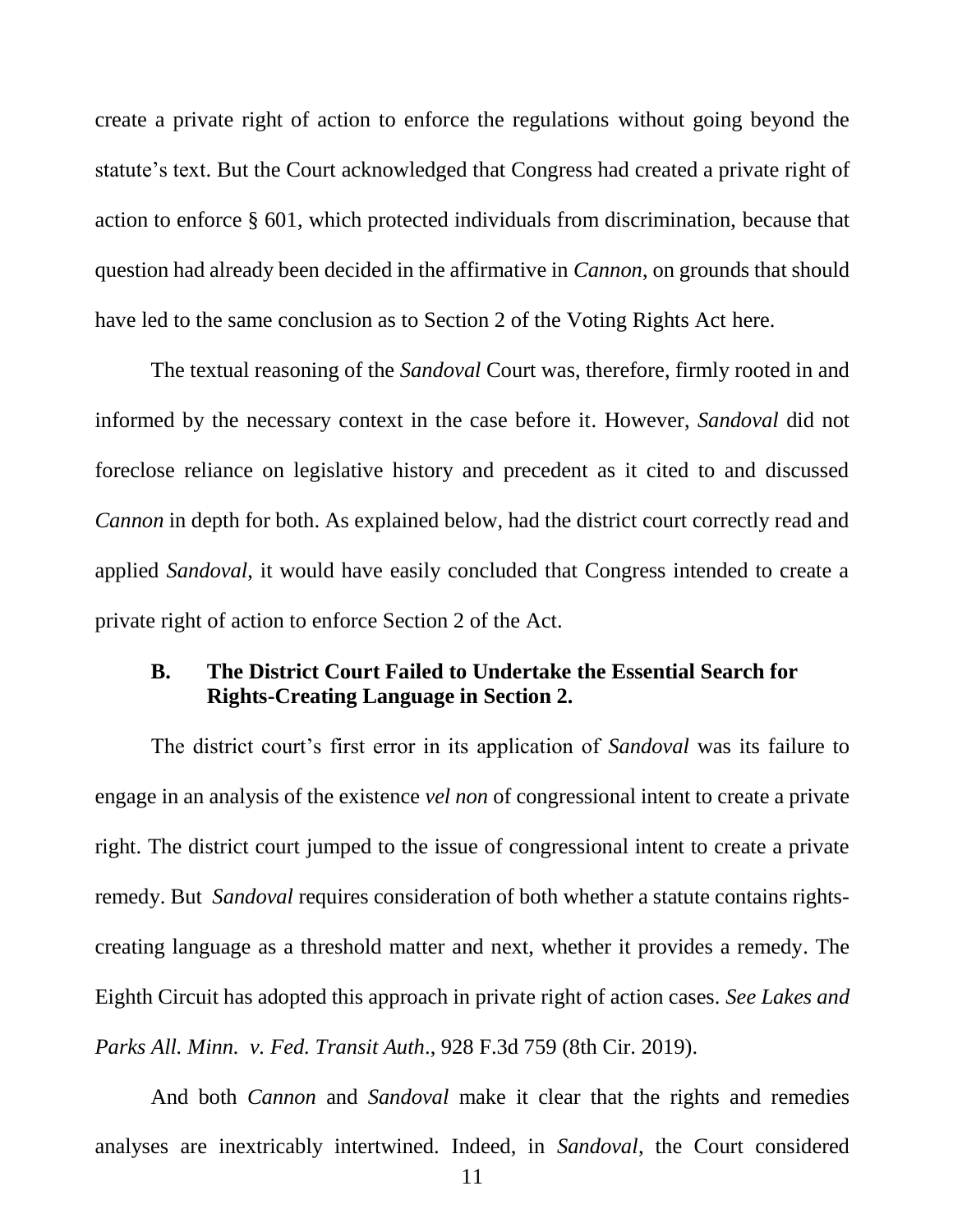whether recourse under a different remedial scheme could "overbear other evidence of congressional intent" including rights-creating language. 532 U.S. at 290–91. Similarly, in *Cannon*, the Court first considered the class of persons benefitted by the statute and then looked to whether the private remedies gave to the benefitted class a right to enforce. 441 U.S. at 688, 695–97.

Here, the district court never considered the scope and nature of the benefit bestowed by Congress on private persons. *Ark. State Conf. NAACP*, 2022 WL 496908, at \*10. Had the district court followed the dictates of *Sandoval* and *Cannon* and reviewed the text of Section 2 for rights-creating language, it would necessarily have found it. And that conclusion would have, in and of itself, led the district court to look at the remedies in the context of the benefitted class.

Simply put, it is impossible to conclude that Section 2 of the Voting Rights Act does not include the "critical" language creating private rights. *See Sandoval*, 532 U.S. at 288. Section 2 protects against the "denial or abridgment of the right of any citizen of the United States to vote on account of race or color, or in contravention of the guarantees set forth in section [203] of this title," and further establishes that a violation occurs if it is shown "that the political processes . . . are not equally open to participation by members of a class of citizens protected" by Section 2 (a). 52 U.S.C. § 10301(a), (b). The existence of congressional intent to create a private right could not be clearer.

#### <span id="page-17-1"></span><span id="page-17-0"></span>**C. The District Court's Limited Textual Analysis Was Faulty.**

The only textual analysis that the district court undertook was into the "remedy"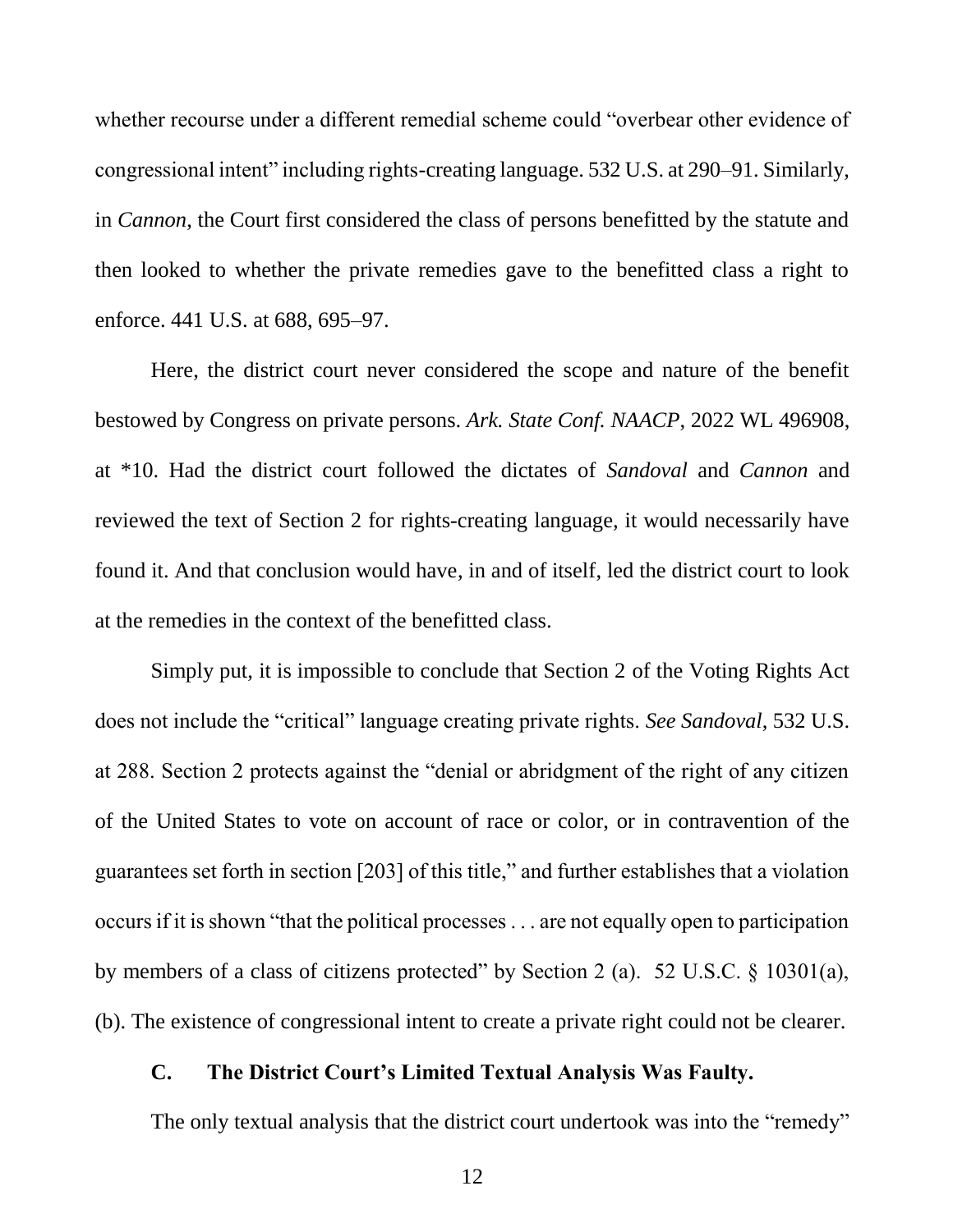prong of the *Sandoval* test, and even that limited analysis was fatally circumscribed. *Ark. State Conf. NAACP*, 2022 WL 496908, at \*10–11. The *Cannon* Court, for example, considered remedial language throughout Title IX, not only focused on the remedial scheme in the statute before it, but also on the presence of a provision allowing attorneys' fees in a companion statute, in its search for congressional intent of a private remedy. 411 U.S. at 695–703. Here, unlike the *Cannon* Court, district court's inquiry into remedy was exceedingly parsimonious.

For example, Section 12(f) of the Act provides:

The district courts of the United States shall have jurisdiction of proceedings instituted pursuant to *this section* and shall exercise the same without regard to *whether a person asserting rights under the provisions of chapters 103 to 107 of this title shall have exhausted any administrative or other remedies* that may be provided by law.

<span id="page-18-0"></span>52 U.S.C. 10308(f) (emphasis added.)

<span id="page-18-1"></span>Section 2 falls within Chapter 103 of the Voting Rights Act. At a minimum, this would seem to constitute evidence that Congress knew that private persons would be seeking to enforce Section 2 in court. But the district court cavalierly dismissed the relevance of Section 12(f). Invoking the "logical relation canon," and explaining that, because Section 12(f) follows Section 12(e) and because Section 12(e) talks in terms of the Attorney General's filing in district court an application for an order to count the ballots of registered voters who are prevented from voting and permits observers to notify the Attorney General of such violations, the district court concluded that 12(f) applies only to observers and the Attorney General not to private actors. *Ark. State Conf.*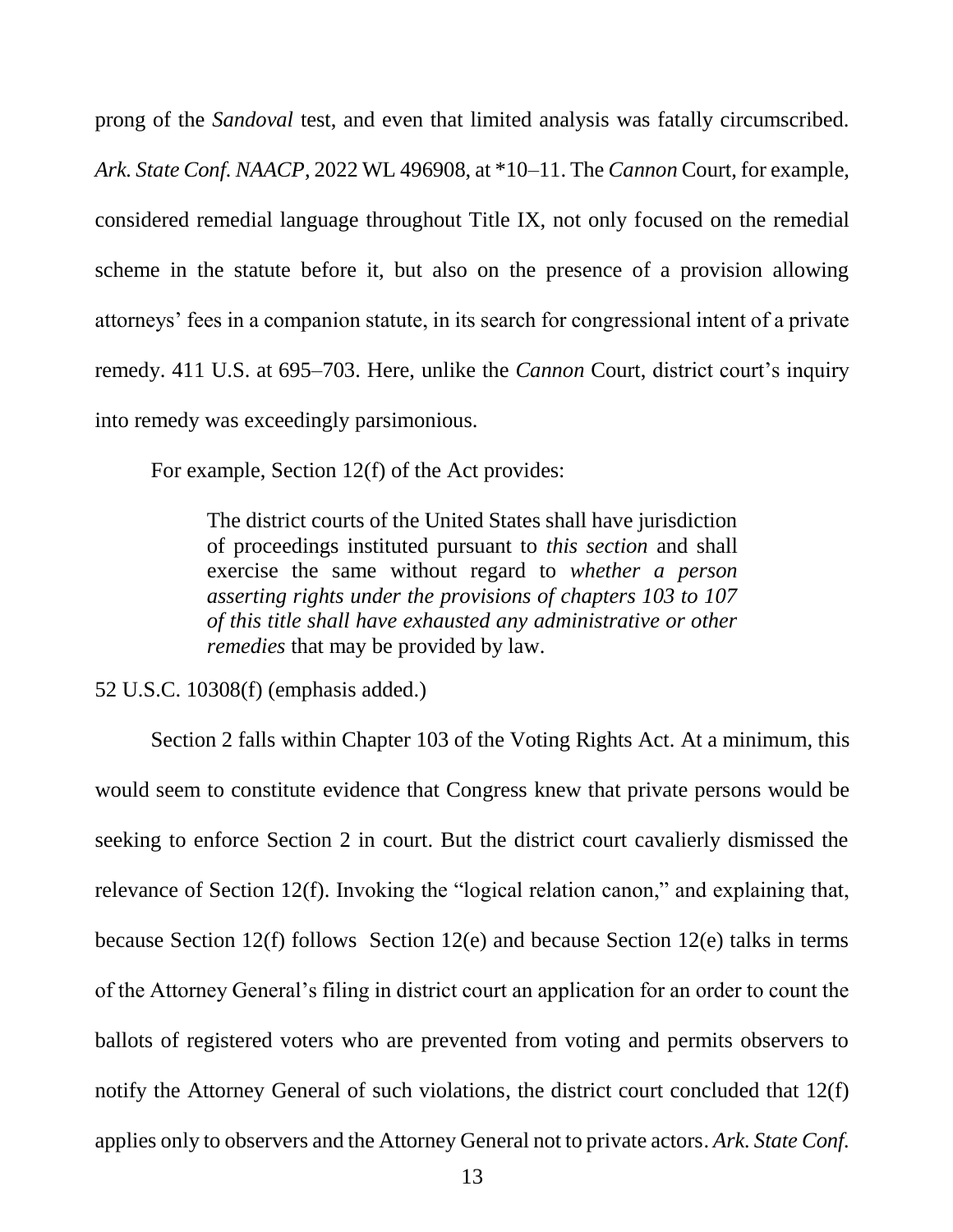<span id="page-19-1"></span>*NAACP*, 2022 WL 496908, at \*12–13; *see* 52 U.S.C. 10308(e), (f).

<span id="page-19-3"></span>The district court's application of the "logical relation" canon is itself illogical. The logical relation canon of construction is part of the whole-text canon, "which calls on the judicial interpreter to consider the entire text, in view of its structure and of the physical and logical relation of its many parts." Antonin Scalia & Bryan A. Garner, *Reading Law: The Interpretation of Legal Texts* 167 (2012). The district court cited to this very quote from the Scalia and Garner text which, in fact, encourages reading the text of a canon as whole and looking at the "many parts." The district court also cited to *Does v. Gillespie*, 867 F.3d 1034 (8th Cir. 2017), for its logical relation proposition. But *Gillespie* involved a § 1983 action in which this Court looked at the statute in depth for rights-creating language and found that there was none because the statute was framed as a "directive to the Secretary." *Id.* at 1043. *Gillespie*, thus, had nothing to do with "logical relation." *Id.*

<span id="page-19-2"></span><span id="page-19-0"></span>Contrary to the district court's strained construction, Congress's express reference to "this section," which includes Section 2, undermines the district court's reading that Section 12(f) is somehow limited by Section 12(e). *Ark. State Conf. NAACP*, 2022 WL 496908, at \*12. The district court overlooked that *Sandoval* requires a court to analyze not only the text of a statute, but also its "structure," 532 U.S. at 288, in ascertaining congressional intent. Contrary to the district court's reasoning, nothing in Section 12(f) limits its application to the observer provisions of the Act. And the district court's using the canon of "logical relation" in this regard was myopic,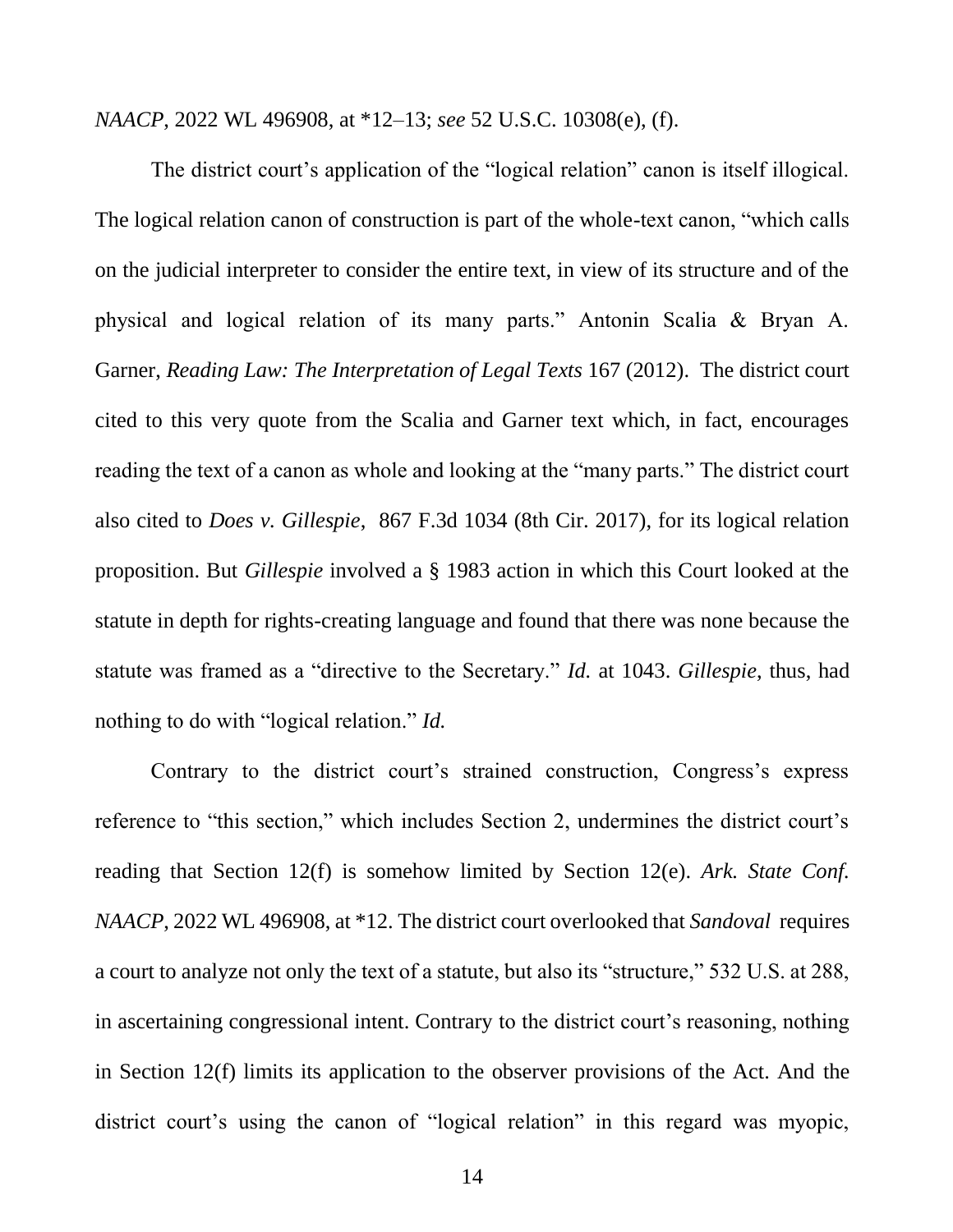considering that a more logical reading, applying *Sandoval* and *Cannon*, would have been that 12(f) evinces congressional intent to include a remedy for the persons the Act intended to benefit: private individuals asserting their rights under chapters 103 to 107.

In addition to Section 12(f), Section 3, 52 U.S.C § and Section 14, 52 U.S.C. § evince clear congressional intent to create a remedy for private litigants. Appellants' Br. at 33–43. Plaintiffs- Appellants include an in depth discussion of Sections 3 (the bail-in provisions of the Act, 52 U.S.C. § 10302) and Section 14(e) (the attorneys' fees provision of the Act, 52 U.S.C. § 10310(e)). *See id.* at 22–43. Amicus adds that *Cannon*, by way of analogizing Title VI to Title IX, found that the presence of attorneys' fees language in Title VI "explicitly presumes the availability of private suits to enforce Title VI in the education context," and "hence Congress must have assumed that [a private cause of action] could be implied under Title VI itself." 441 U.S. at 699–700. Certainly, the even more explicit reference to an award of attorneys' fees to private persons in suits brought to *enforce* the voting guarantees of the Fourteenth and Fifteenth Amendments in Section 14(e) of the Act is at least as persuasive as that deemed persuasive in *Cannon*. This is particularly so because enforcement of the rights guaranteed by the Fourteenth and Fifteenth Amendments is the foundation of Section 2 of the Voting Rights Act. 441 U.S. at 698 (citing *Allen v. State Bd. of Elections*, 393 U.S. 544 (1969); *see also South Carolina v. Katzenbach*, 383 U.S. 301, 326 (1966); *Katzenbach v. Morgan*, 384 U.S. 641, 650–51.

<span id="page-20-1"></span><span id="page-20-0"></span>Moreover, the district court erred in cherry picking canons of statutory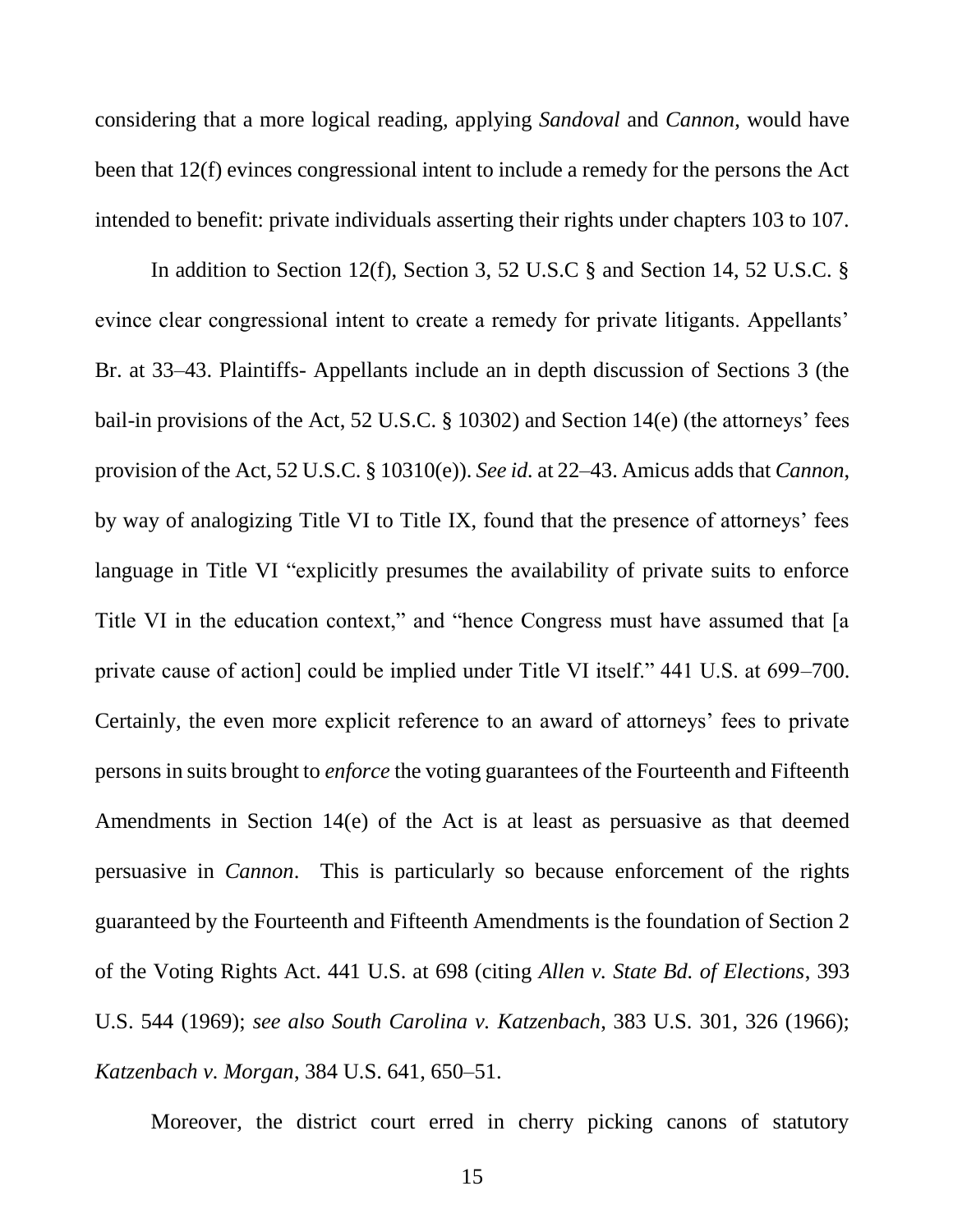<span id="page-21-0"></span>construction. Certainly, the district court could not have applied the "logical relation" canon and failed to mention the fundamental canon of statutory construction that gives the greatest deference to congressional intent: remedial statutes are to be broadly construed so as to effectuate their beneficial purpose. *Steger v. Franco*, 228 F.3d 869, 864 (8th Cir. 2000) (remedial statute should be broadly construed to effectuate its purpose) (citing *Tcherepnin v. Knight*, 339 U.S. 332, 336 (1967)); *see also Dennis v. Higgins*, 498 U.S. 439, 443 (1991) (in §1983 context, noting remedial statutes should be broadly construed especially where legislative history supports it).

Few statutes in this Nation's history have possessed a more important remedial purpose than the Voting Rights Act of 1965. 52 U.S.C. § 10101, *et seq*. Responding to the states' tenacious "ability . . . to stay one step ahead of federal law," Congress passed the Act to provide a "new weapon[] against discrimination." Armand Derfner, *Racial Discrimination and the Right to Vote*, 26 Vand. L. Rev. 523, 524–25, 550 (1973). As the Supreme Court recently described the legal context of the Act:

> <span id="page-21-2"></span><span id="page-21-1"></span>Inspired to action by the civil rights movement, Congress responded in 1965 with the Voting Rights Act. Section 2 was enacted to forbid, in all 50 States, any 'standard, practice, or procedure ... imposed or applied ... to deny or abridge the right of any citizen of the United States to vote on account of race or color.' 79 Stat. 437. The current version forbids any "'standard, practice, or procedure' that "results in a denial or abridgement of the right of any citizen of the United States to vote on account of race or color." [42 U.S.C. § 1973\(a\).](https://1.next.westlaw.com/Link/Document/FullText?findType=L&pubNum=1000546&cite=42USCAS1973&originatingDoc=I7eb2bb3add9e11e28503bda794601919&refType=LQ&originationContext=document&transitionType=DocumentItem&ppcid=f9cc501e850743c682eda87a00debfc0&contextData=(sc.Search)) Both the Federal Government and individuals have sued to enforce § 2, see, *e.g., Johnson v. De Grandy,* [512 U.S. 997, 114 S.Ct.](https://1.next.westlaw.com/Link/Document/FullText?findType=Y&serNum=1994139814&pubNum=0000708&originatingDoc=I7eb2bb3add9e11e28503bda794601919&refType=RP&originationContext=document&transitionType=DocumentItem&ppcid=f9cc501e850743c682eda87a00debfc0&contextData=(sc.Search))  [2647, 129 L.Ed.2d 775 \(1994\),](https://1.next.westlaw.com/Link/Document/FullText?findType=Y&serNum=1994139814&pubNum=0000708&originatingDoc=I7eb2bb3add9e11e28503bda794601919&refType=RP&originationContext=document&transitionType=DocumentItem&ppcid=f9cc501e850743c682eda87a00debfc0&contextData=(sc.Search)) and injunctive relief is available in appropriate cases to block voting laws from going into effect, see [42 U.S.C. § 1973\(d\).](https://1.next.westlaw.com/Link/Document/FullText?findType=L&pubNum=1000546&cite=42USCAS1973J&originatingDoc=I7eb2bb3add9e11e28503bda794601919&refType=LQ&originationContext=document&transitionType=DocumentItem&ppcid=f9cc501e850743c682eda87a00debfc0&contextData=(sc.Search))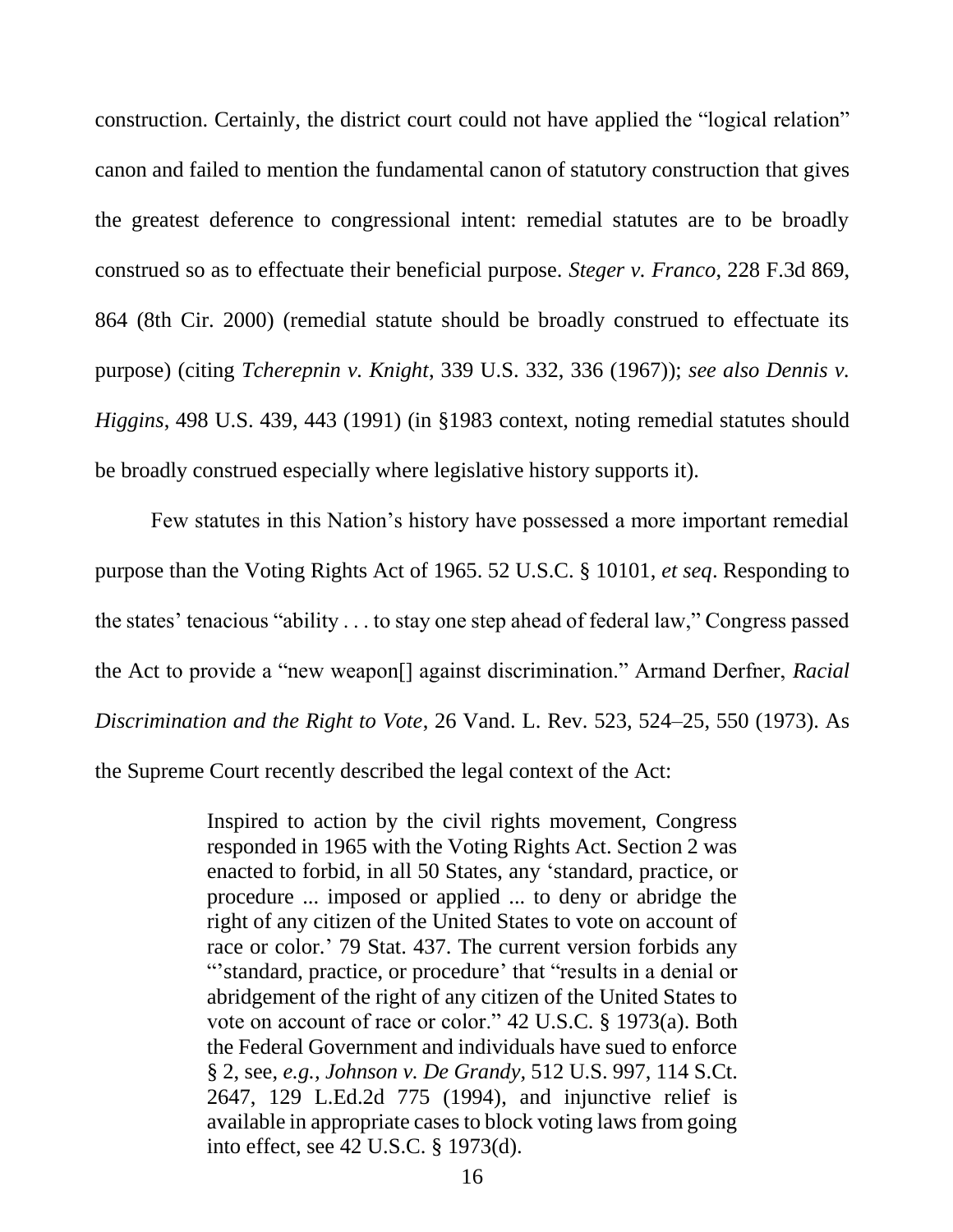*Shelby Cty., Ala. v. Holder*, 570 U.S. 529, 537 (2013).

A statute with so important a remedial purpose should not be strictly construed. Amicus emphasizes that it is *not* suggesting that, because remedial statutes must be broadly construed, that in itself necessitates implying a private right of action to enforce Section 2 of the Act. Rather, the point is that, if—as the district court did here—the court chooses to parse the statute to ascertain whether Congress intended to create a private remedy, it must approach that task with the perspective of a broad construction, not the myopic one exhibited by the district court here. Had the district court properly construed the statute, it would have easily found the existence of ample evidence of congressional intent to create both private rights and private remedies.

## <span id="page-22-0"></span>**D. The District Court Erred by Interpreting** *Sandoval* **as Foreclosing Reliance on Legislative History.**

Had the district court undertaken the proper approach, it would have viewed the Voting Rights Act in the larger context of the law, including its legislative history, as specifically prescribed in *Sandoval*. That is precisely what the *Cannon* Court did also, even though it recognized "that the legislative history of a statute that does not expressly create or deny a private remedy will typically be equally silent or ambiguous on the question." 441 U.S. at 694. Here, as demonstrated, there is sufficient textual support in the statute to merit a contextual analysis. Examination of the legislative history, deemed material to the issue of the creation of a private right of action by the Court in *Cannon*, would have ended the discussion.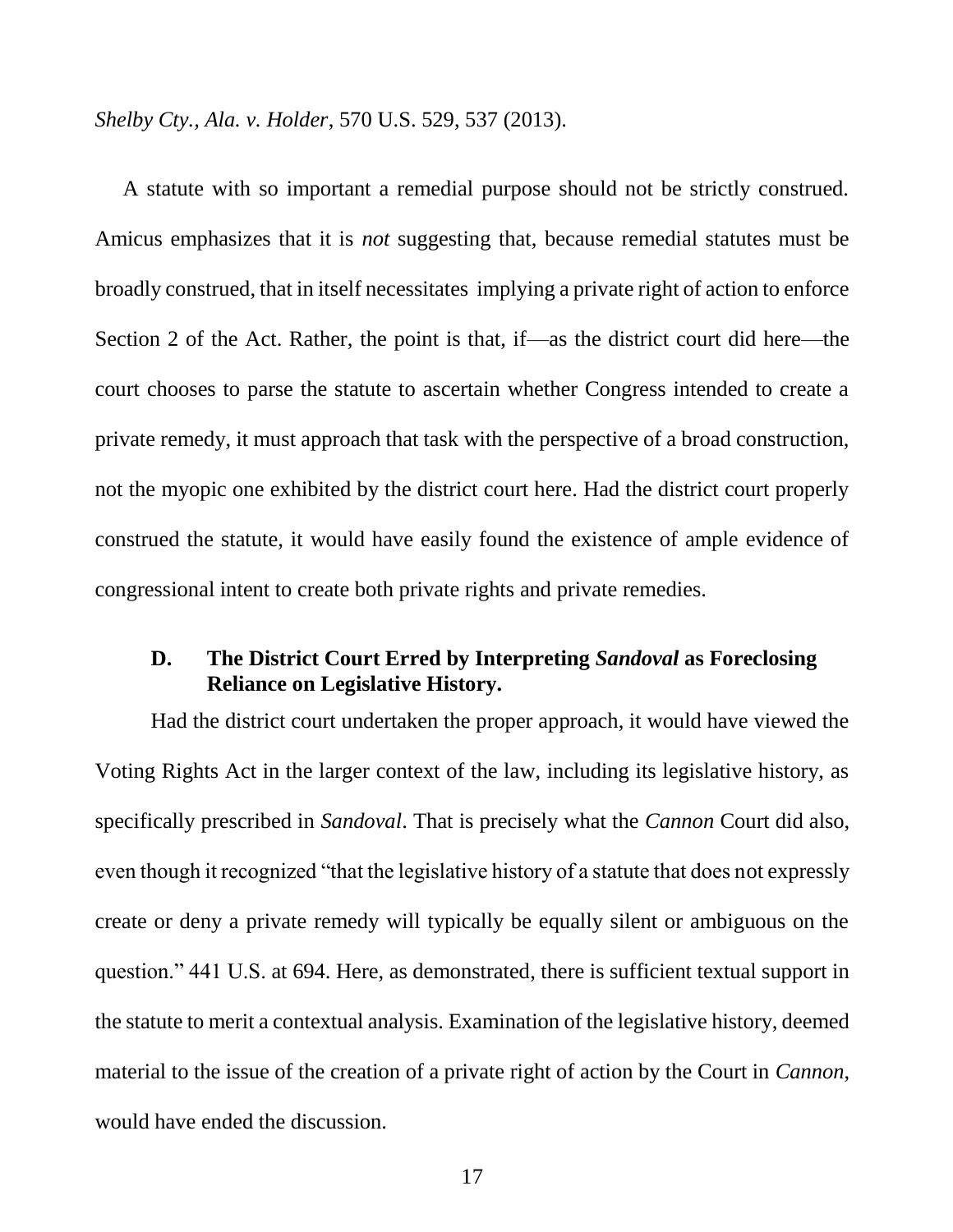In 1975, Congress amended the Act to insert protections for language minorities, among other things, and expand the constitutional underpinnings of the Act by referencing the guarantees of the Fourteenth Amendment. *See* S. Rep. No. 94-295, at 22–24 (1975); 42 U.S.C. §§ 1973(a), 1973(d). The 1975 Senate Report accompanying these amendments went on to state in no uncertain terms:

> <span id="page-23-1"></span><span id="page-23-0"></span>In enacting remedial legislation, Congress has regularly established a dual enforcement mechanism. It has, on the one hand, given enforcement responsibility to a governmental agency, and on the other, has also **provided remedies to private persons acting as a class or on their own behalf. The Committee concludes that it is sound policy to authorize private remedies to assist the process of enforcing voting rights.**

S. Rep. No. 94-295, at 22–24 (emphasis added.)

In 1982, Congress again amended Section 2, in response to the Court's decision in *City of Mobile v. Bolden*, 445 U.S. 55 (1980), this time to create a discriminatory "results" cause, in addition to a discriminatory intent cause. Accompanying the 1982 amendments was a 245-page 1982 Senate Committee Report. S. Rep. No. 97-417 (1982), which, as Plaintiffs-Appellants correctly explain, became the authoritative source for questions of congressional intent. Appellants' Br. at 44–45. For example, recognizing Section 2's command that courts consider the "totality of circumstances" as an element of the claim, the Supreme Court looked to the 1982 Senate Report to compile a list of relevant "circumstances." *Gingles v. Thornburg*, 478 U.S. 30, 47 (1986)

This authoritative Senate Report was unequivocal in its acknowledgement of the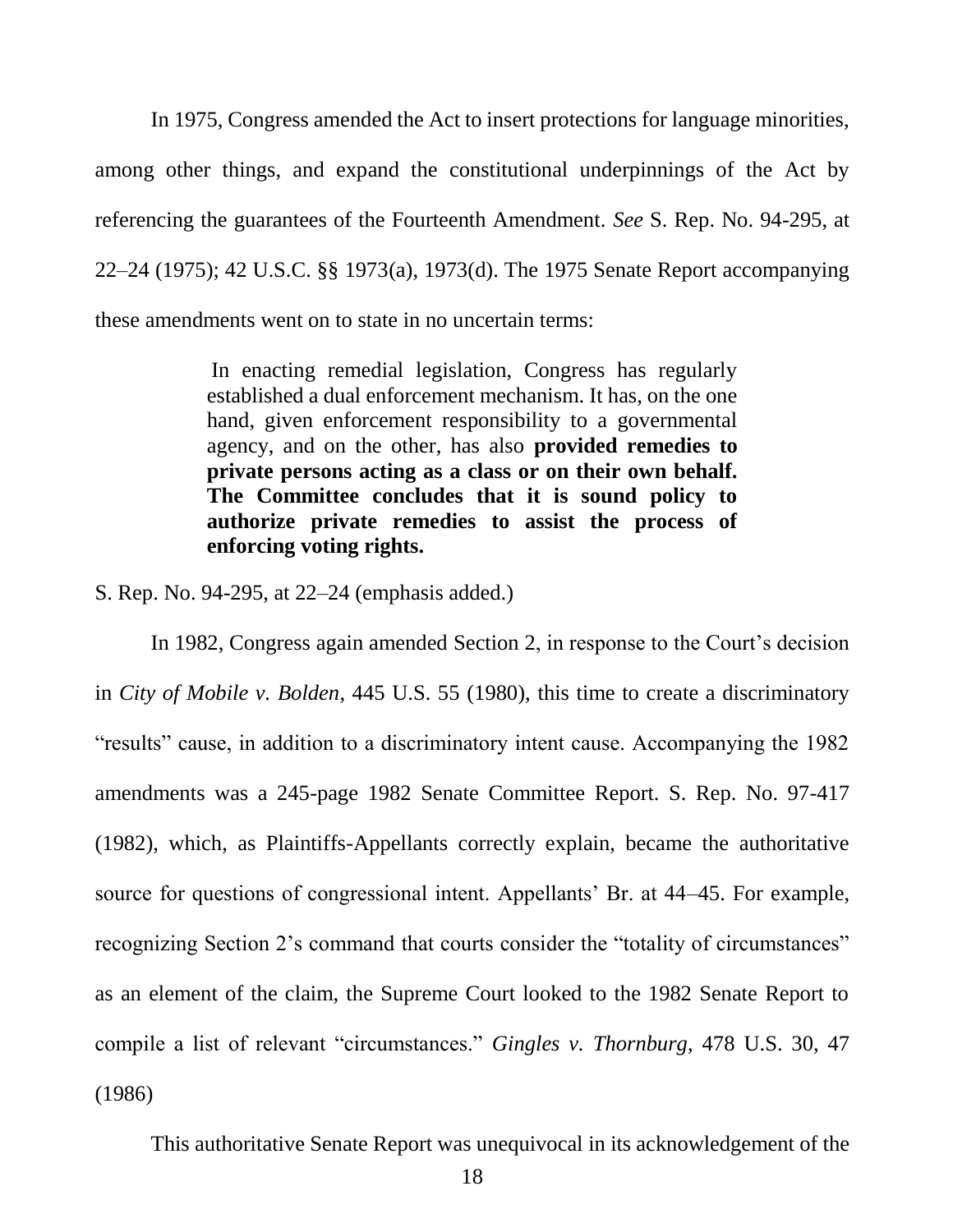existence of a private right of action to enforce Section 2. S. Rep. No. 97-417, at 5 (1982) ("The Committee reiterates the existence of the private right of action under Section 2, as has been clearly intended by Congress since 1965."). The accompanying House Report was no less certain on the issue. H. Rep. No. 97-227, at 32 (1981) ("It is intended that citizens have a private cause of action to enforce their rights under Section 2. This is not intended to be an exclusive remedy for voting rights violations, since such violations may also be challenged by citizens under 42 U.S.C. §§ 1971, 1983 and other voting rights statutes. If they prevail they are entitled to attorneys' fees under 42 U.S.C. §§ 1973(e) and 1988.").

Congress maintained the same view when the Act was reauthorized in 2006. H. Rep. No. 109-478, at 11 (2006) ("Section 2 has been instrumental in paving the way for minority voters to more fully participate in the political process across the country."). Rather than consider this clear evidence of congressional intent to create a private right of action, the district court intentionally closed its eyes to it. Acting more like the courts whose prior decisions the district court criticized as judicial legislating, the district court itself assumed the law of legislator, and wrote a private right of action—clearly intended by Congress—out of the Act. This was improper, and the district court's decision must be reversed.

## <span id="page-24-0"></span>**II. ALTERNATIVELY, THE DISTRICT COURT SHOULD HAVE PERMITTED PLAINTIFFS' ACTION TO PROCEED UNDER § 1983.**

Should this Court affirm the district court's unprecedented construction of Section 2 of the Voting Rights Act as not creating a private right of action, it would be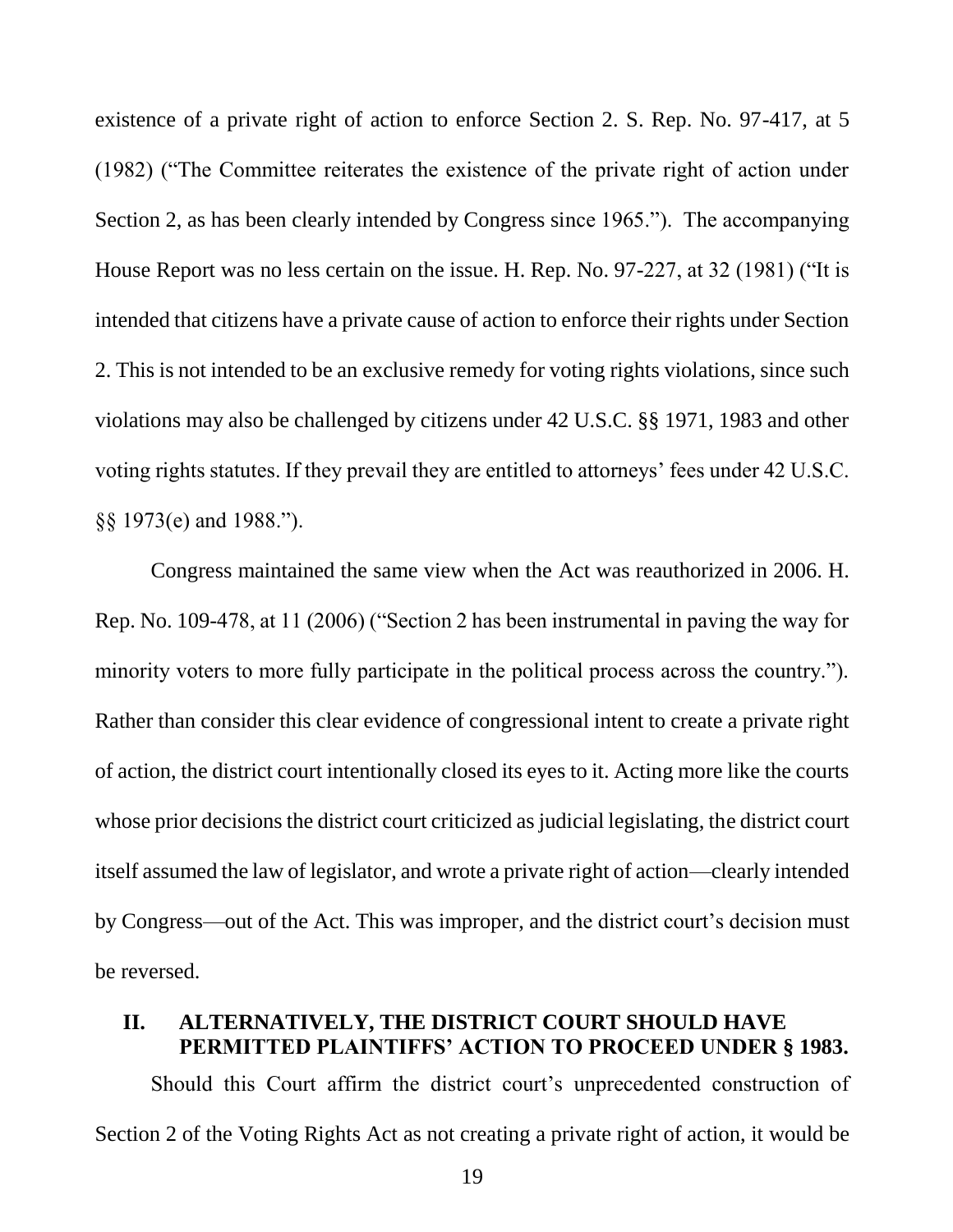unfair to dismiss Plaintiffs' complaint without giving them an opportunity to replead the same cause under 52 U.S.C. § 1983, as Plaintiffs-Appellants request. Appellants' Br. at 29–30, n.16. The ability of Plaintiffs to assert precisely the same claim under § 1983 is undisputed, and the availability of such a claim further underscores the weakness of the district court's textual analysis.

Under § 1983 any person can bring a civil action seeking redress against another for the deprivation of rights under the "Constitution and laws." The relevant text of  $\S$ 1983 reads:

> <span id="page-25-0"></span>[e]very person who, under color of any statute, ordinance, regulation, custom, or usage, of any State or Territory or the District of Columbia, subjects, or causes to be subjected, any citizen of the United States or other person within the jurisdiction thereof to the deprivation of any rights, privileges, or immunities secured by the Constitution and laws, shall be liable to the party injured in an action at law, suit in equity, or other proper proceeding for redress . . . .

52 U.S.C § 1983.

For decades, the Supreme Court has authorized § 1983 suits by private actors seeking to vindicate the deprivation of their civil rights under federal statutes. In *Maine v. Thiboutot*, 448 U.S. 1 (1980), the Supreme Court conclusively held that § 1983 actions may be brought by private plaintiffs to enforce rights created by federal statutes. The Court reasoned that Congress's failure to attach any modifiers to the phrase "and laws," meant that plaintiffs could bring § 1983 civil rights actions under *all federal statutes*, not just federal equal protection laws. *Id.* at 4.

Over the years, the Court refined its broad holding in *Maine*, applying it to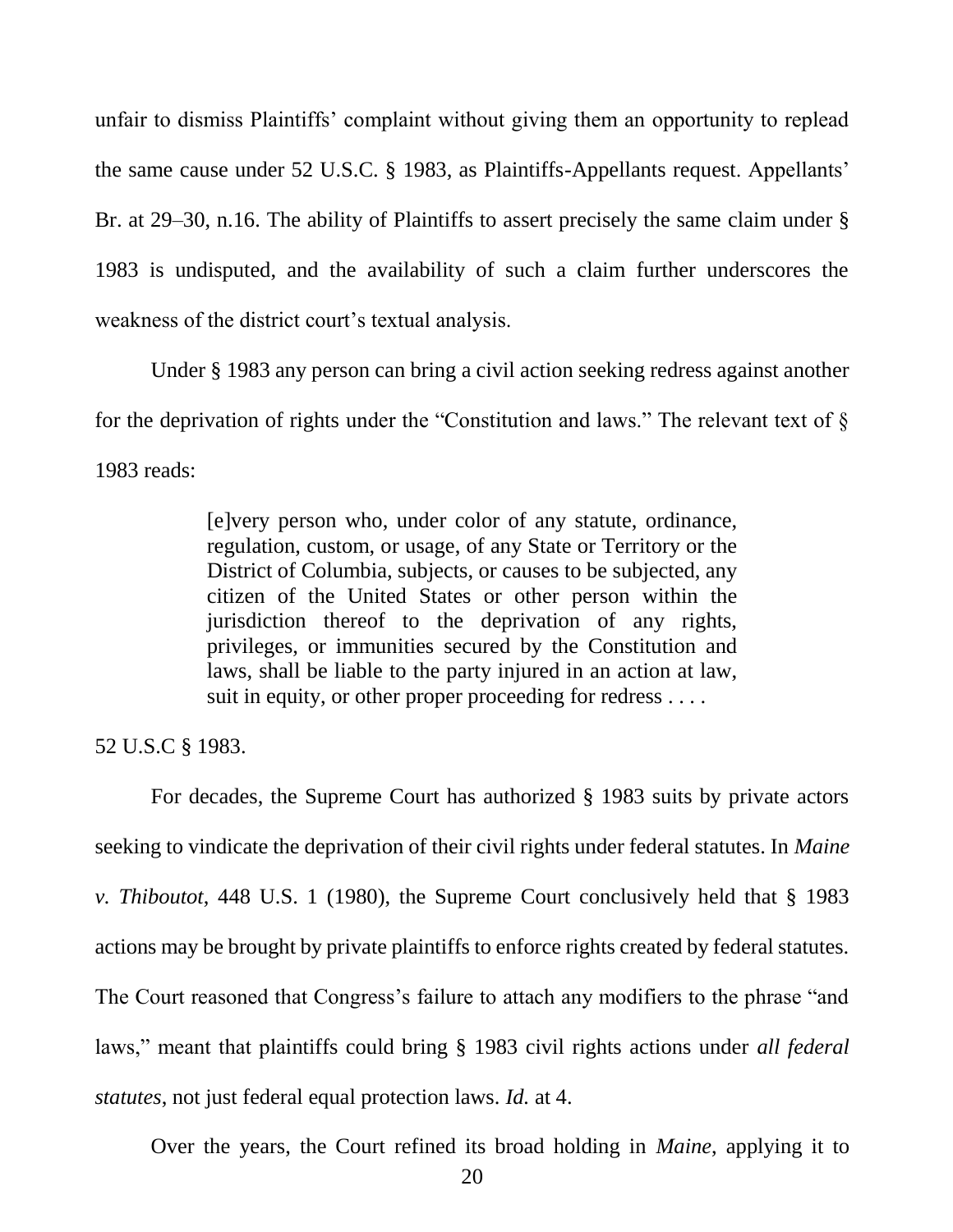<span id="page-26-2"></span>different factual scenarios involving private actors seeking to enforce federal statutory rights under § 1983. In determining whether a plaintiff had a right to sue under § 1983, the courts adopted a test similar to the "rights-creating" test of *Sandoval*. Thus, for example, in cases where the legislation was enacted pursuant to Congress's spending powers and the only enforcement mechanism was the termination of federal funds, the Court found no rights-creating language. *See Pennhurst State Sch. and Hosp. v. Halderman*, 451 U.S. 1, 101 (1981). Similarly, in cases where the focus of a funding statute was on "the aggregate services provided by the State" rather than "the needs of any particular person," the Court found no congressional intent to include rightscreating language in the statute. *Blessing v. Freestone*, 520 U.S. 329, 117 (1997). To the contrary, the Court did find that a statute contained rights-creating language when statutory provisions conferred clear benefits, either monetary or some other benefit, to a class of plaintiffs. *See Wilder v. Va. Hosp. Ass'n*, 496 U.S. 498 (1980); *Wright v. Roanoke Redevelopment and Hous. Auth.*, 479 U.S. 418, 430 (1987).

<span id="page-26-4"></span><span id="page-26-3"></span><span id="page-26-1"></span><span id="page-26-0"></span>Ultimately, the Court articulated clearly a test for determining rights-creation under § 1983 in *Gonzaga v. Doe*, 536 U.S. 273 (2002). In that case, the Court considered whether the Family Educational Rights and Privacy Act ("FERPA") created individual rights enforceable under § 1983, *id.* at 278, and concluded that it did not because the provisions "contain no rights-creating language, they have an aggregate, not individual, focus, and they serve primarily to direct the Secretary of Education's distribution of public funds to educational institutions," *id.* at 290–91. Notably, *Gonzaga* was decided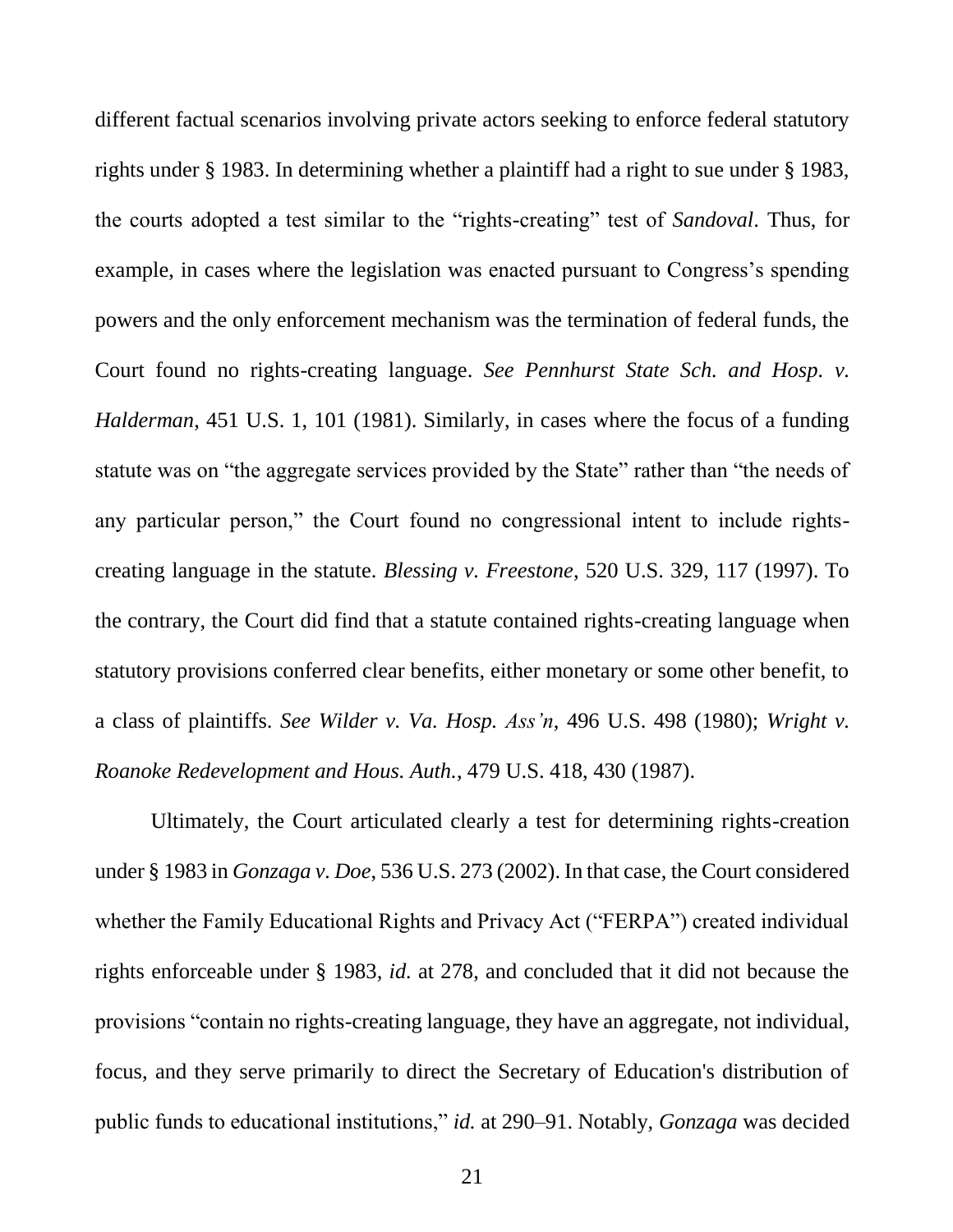a year after *Sandoval*, and the Court was heavily influenced by much of the reasoning in *Sandoval.* In fact, in *Gonzaga*, Chief Justice Rehnquist noted that a significant area of "overlap" existed between § 1983 and implied right of action suits, such that "a court's role in discerning whether personal rights exist in the § 1983 context should therefore not differ from its role in discerning whether personal rights exist in the implied right of action context." *Id.* at 283. Expounding on the overlap, Justice Rehnquist stated, "the initial inquiry [under § 1983]—determining whether a statute confers any right at all—is no different from the initial inquiry in an implied right of action case, the express purpose of which is to determine whether or not a statute confers rights on a particular class of persons." *Id.* at 284.

Thus, while *Sandoval* focused on rights creation and the availability of remedies in the private right of action context, *Gonzaga* made clear that § 1983's inquiry ended with rights-creation because the statute itself provided the remedy. In an advisory footnote in *Gonzaga*, the Court did imply two limitations on § 1983 actions that touched on remedy, but only in the context of a rebuttable presumption. *Id.* at 284 n.4. First, the Court noted that, while there is a presumption of "enforcement" under § 1983, the presumption can be rebutted if the statute expressly forbids recourse to § 1983. *Id.* Second, the Court indicated that the presumption can be impliedly rebutted if "the statute contained a comprehensive enforcement scheme that is incompatible" with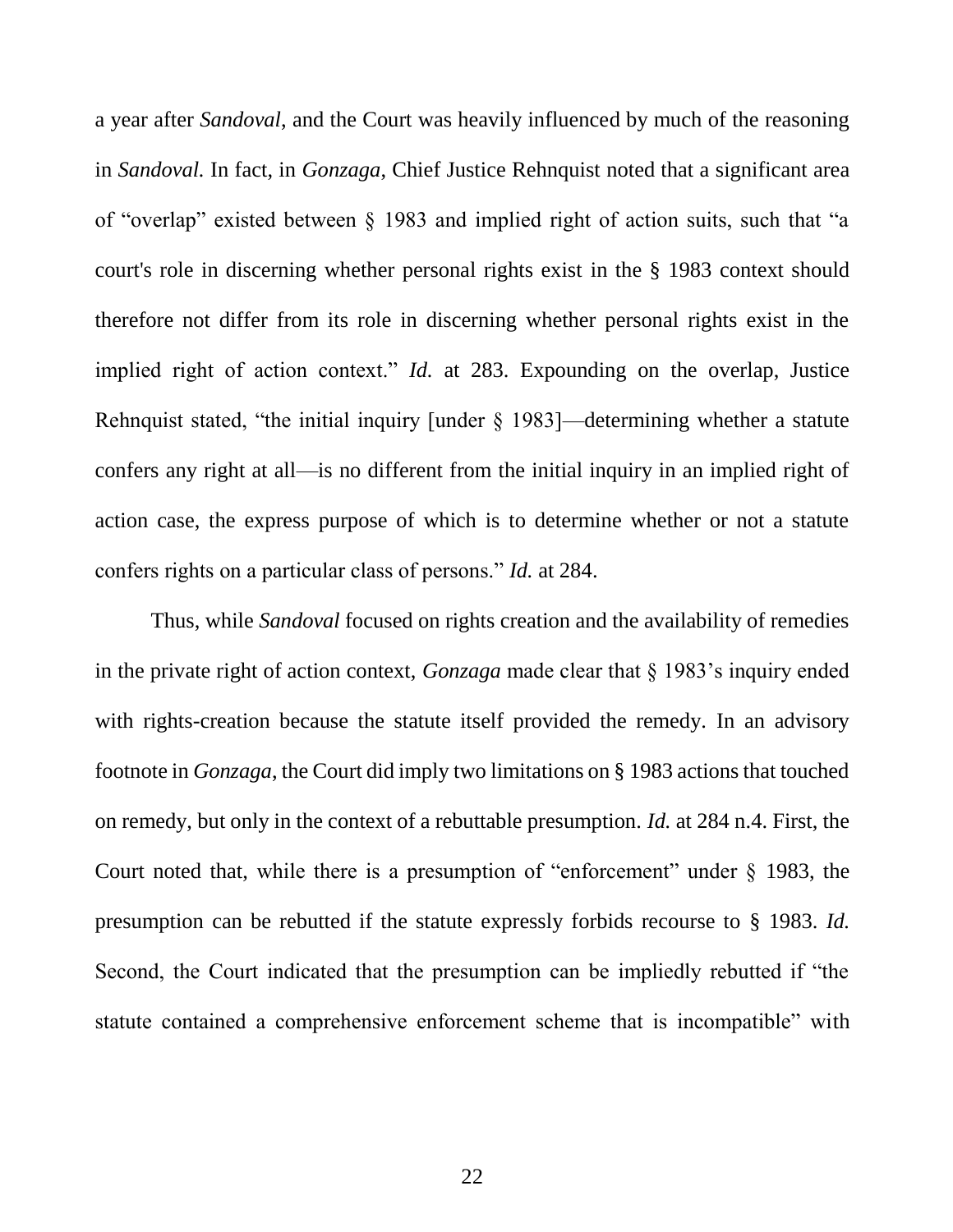individual enforcement actions. *Id.*<sup>6</sup> Neither exception applies here. The Voting Rights Act does not expressly forbid recourse to § 1983. Allowing a private right of action is not incompatible with enforcement of the Act by the Department of Justice. To the contrary, such concurrent enforcement has been a mainstay of Section 2 litigation for almost sixty years.

Thus, if this Court chooses to affirm the district court's fundamental alteration of voting rights law, it should provide Plaintiffs-Appellants with an opportunity to plead the same cause as it did under Section 2 of the Act, but with the remedy in § 1983 substituting for supposed lack of private remedy in the Act. Fairness dictates that course. The district court here, after a full trial on Plaintiffs' preliminary injunction motion, raised an issue *sua sponte* that had not been raised in Defendants'

l

<span id="page-28-2"></span><span id="page-28-1"></span><span id="page-28-0"></span><sup>6</sup> In the FERPA context, the *Gonzaga* Court noted that neither limitation applied because FERPA did not expressly foreclose recourse under § 1983, nor did it contain a remedial scheme that was incompatible with individual enforcement under § 1983, such as detailed administrative proceedings or administrative review processes. *Id.* Following *Gonzaga*, the Eighth Circuit has Circuit declined to find rights-creating language so as to permit a private action under § 1983 where the focus of the statute in question was on the distribution of funds by agencies to private parties not on the individuals protected. *See Osher v. City of Saint Louis Mo.*, 903 F.3d 698, 702 (2018) (statute did not contain "rights-creating language" "phrased in terms of the persons benefitted," but rather the statute focused on the persons regulated, *i.e.*, "*the head of the displacing agency shall* provide for payment of the listed relocation benefits," as opposed to the individuals protected); *Midwest Foster Care and Adoption Ass'n v. Kincade*, 712 F.3d 1190, 1197–98 (8th Cir. 2013) (foster care statute did not contain rights-creating language as it focused on states regulated as opposed to individuals); *Stenger v. Bi-State Dev. Agency of Mo.*, 808 F.3d 734, 738 (8th Cir. 2015) (federal labor-relations statute conditioned on federal funding and financial assistance to states did not contain rights-creating language, where focus was on duties of Secretary of Labor as opposed to "affected employees").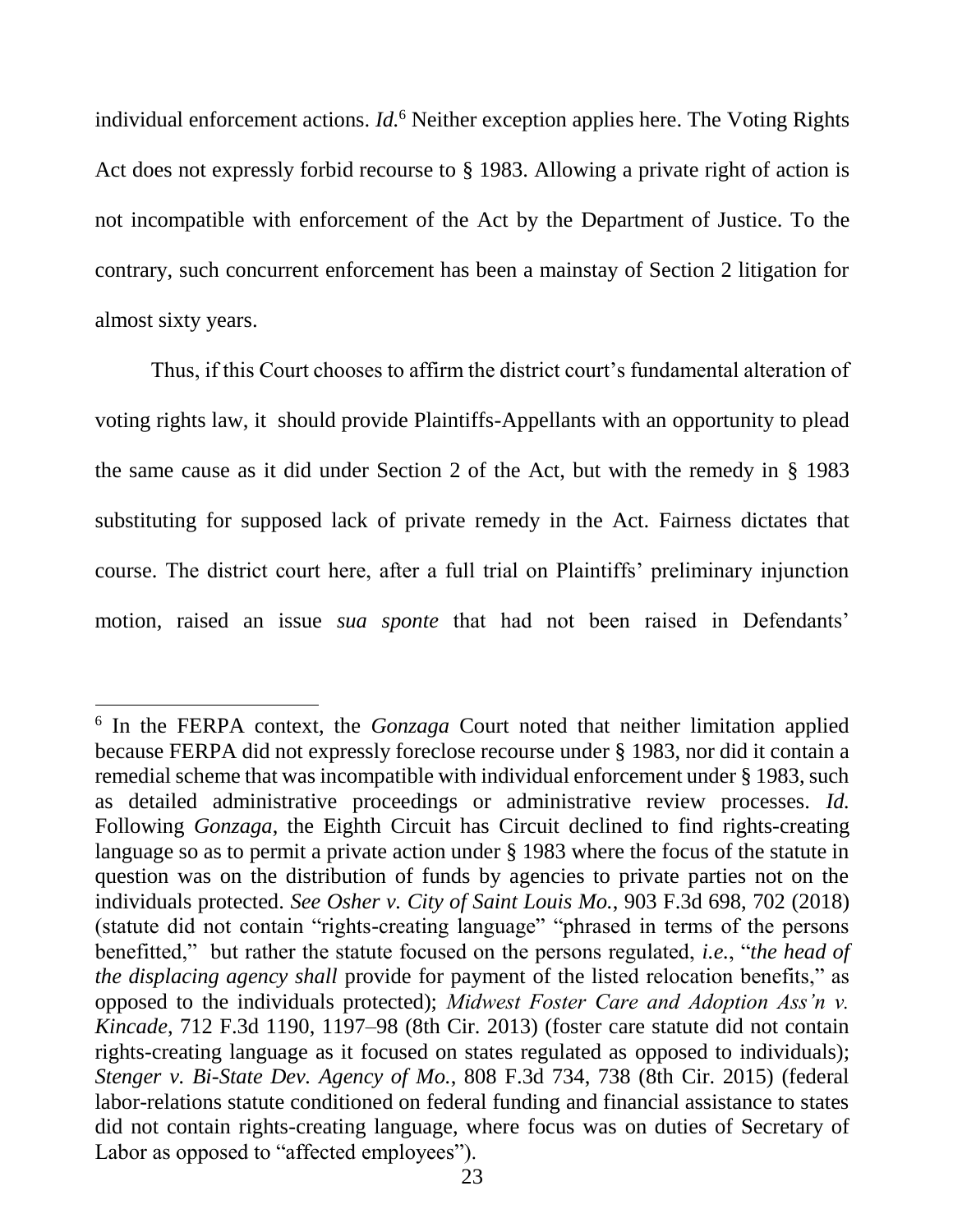comprehensive motion to dismiss. It then issued an opinion that overturned not only the reasoning in *Morse*, but also decades of acknowledgement by federal courts—including by the Supreme Court in *Shelby County*—that Section 2 provided a private right of action. Allowing the filing of an amended complaint would not prejudice Defendants, as the cause of action under § 1983 is precisely the same cause of action as under Section 2 of the Voting Rights Act. § 1983 would Plaintiffs the vehicle for their private remedy, which the district court suddenly wrested from settled voting rights jurisprudence.

### **CONCLUSION**

<span id="page-29-0"></span>The Court should rule in favor of Plaintiffs-Appellants. The Court should reject the District Court's unprecedented decision, which works upheaval to decades of settled Section 2 jurisprudence.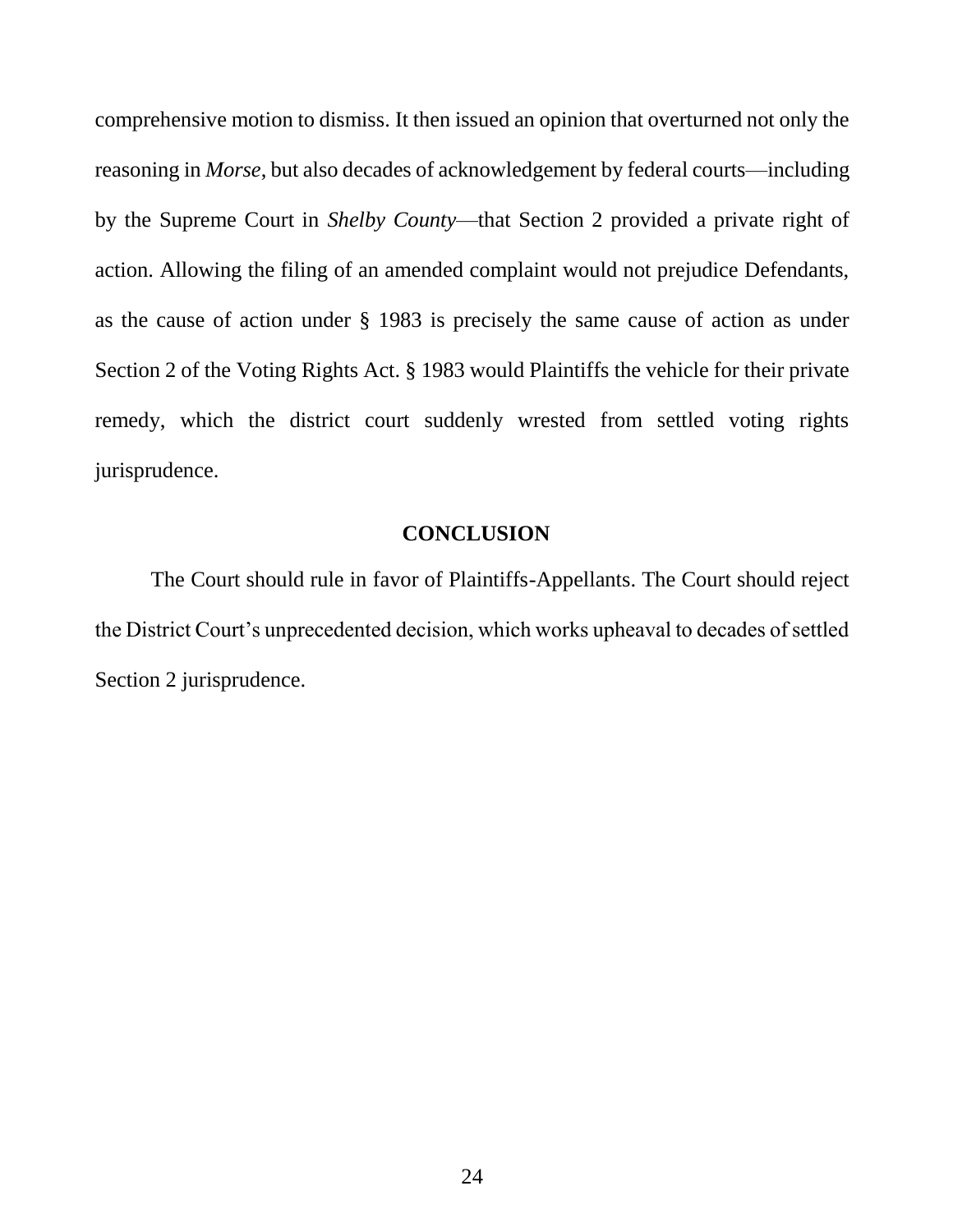#### **CERTIFICATE OF COMPLIANCE WITH FRAP 32**

<span id="page-30-0"></span>1. This Brief complies with the type-volume limitation of Fed. R. App. P.  $32(a)(7)(B)$  because this Brief contains 6,466 words, excluding the parts exempted by Fed. R. App. P. 32(f).

2. This Brief complies with the typeface requirements of Fed. R. App. P.  $32(a)(5)$  and the type style requirements of Fed. R. App. P.  $32(a)(6)$  because it has been prepared in a proportionally spaced typeface using Times New Roman font in 14 point type.

> */s/ Pooja Chaudhuri*  Pooja Chaudhuri LAWYERS' COMMITTEE FOR CIVIL RIGHTS UNDER LAW 1500 K Street, N.W., Suite 900 Washington, D.C. 20005 (202) 662-8319 pchaudhuri@lawyerscommittee.org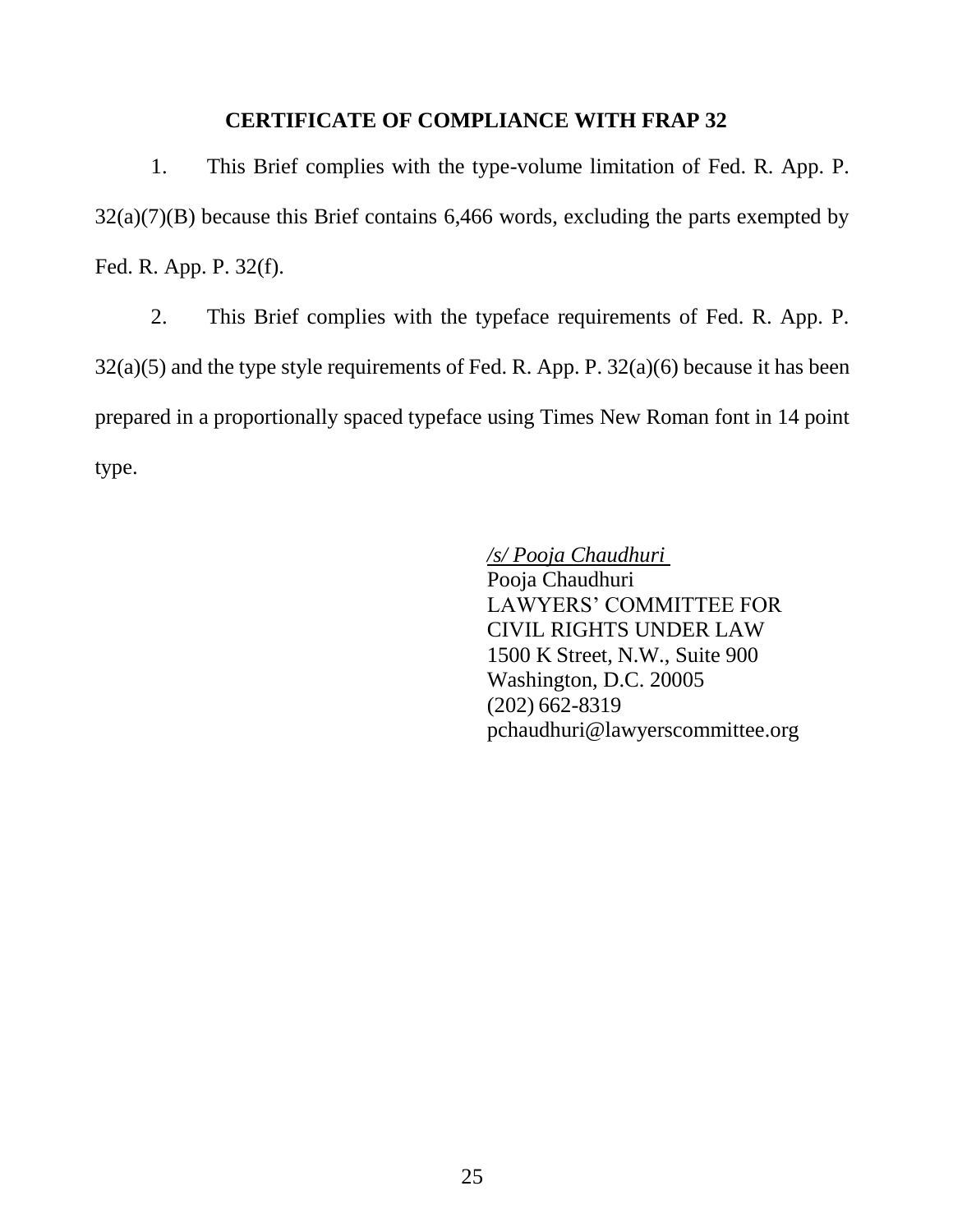## **CERTIFICATE OF COMPLIANCE WITH LOCAL RULE 28A(h)(2)**

<span id="page-31-0"></span>I hereby certify that the ECF submission was scanned for viruses with the most recent version of a commercial virus scanning program and, according to the program, is free of viruses.

> */s/ Pooja Chaudhuri*  Pooja Chaudhuri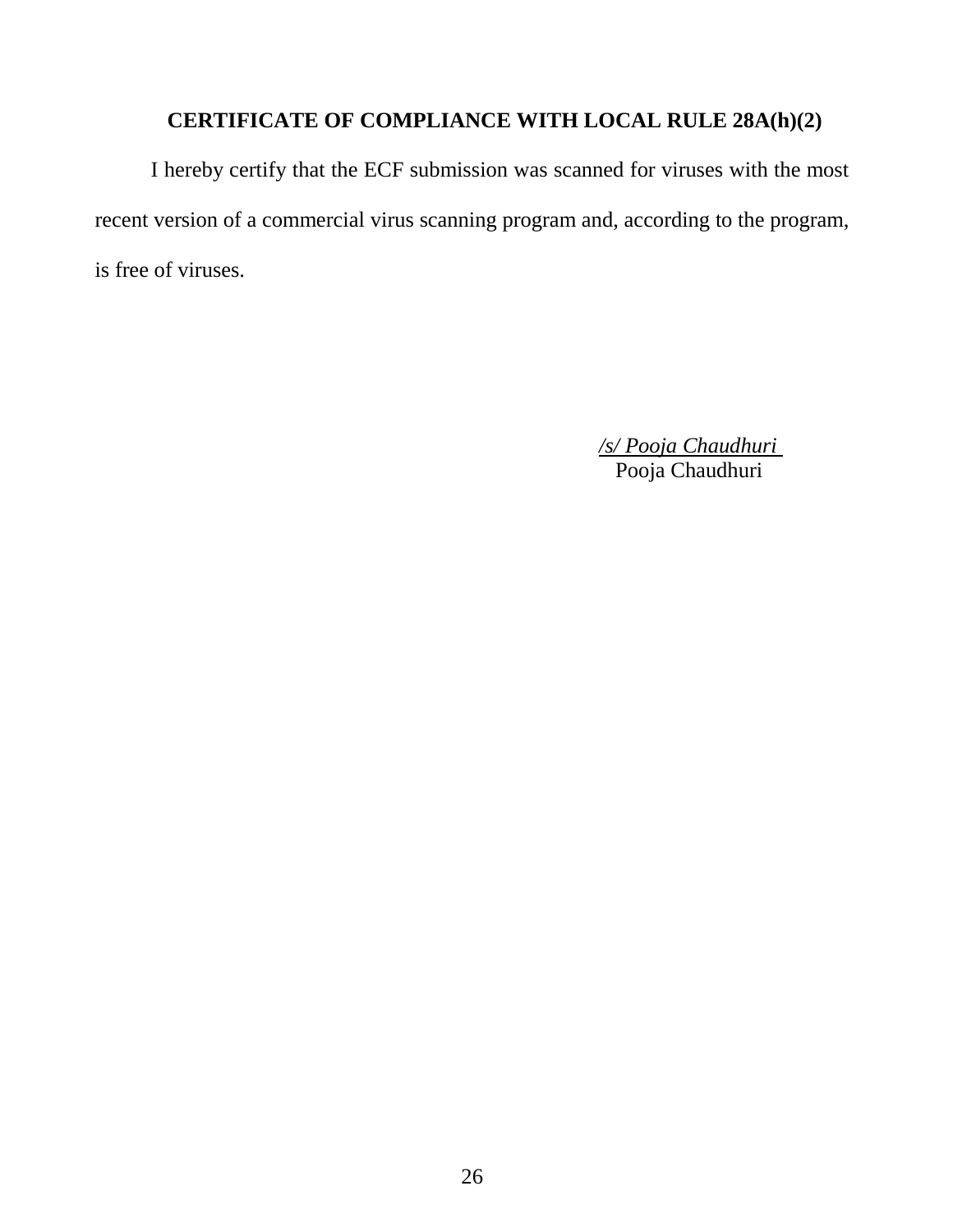#### **CERTIFICATE OF SERVICE**

<span id="page-32-0"></span>I hereby certify that on April 25, 2022, I electronically filed the Brief of Amicus Curiae Lawyers' Committee for Civil Rights Under Law with the Clerk of the Court for the United States Court of Appeals for the Eighth Circuit by using the appellate CM/ECF system. I certify that all participants in the case who are registered CM/ECF users will be served by the appellate CM/ECF system.

> */s/ Pooja Chaudhuri*  Pooja Chaudhuri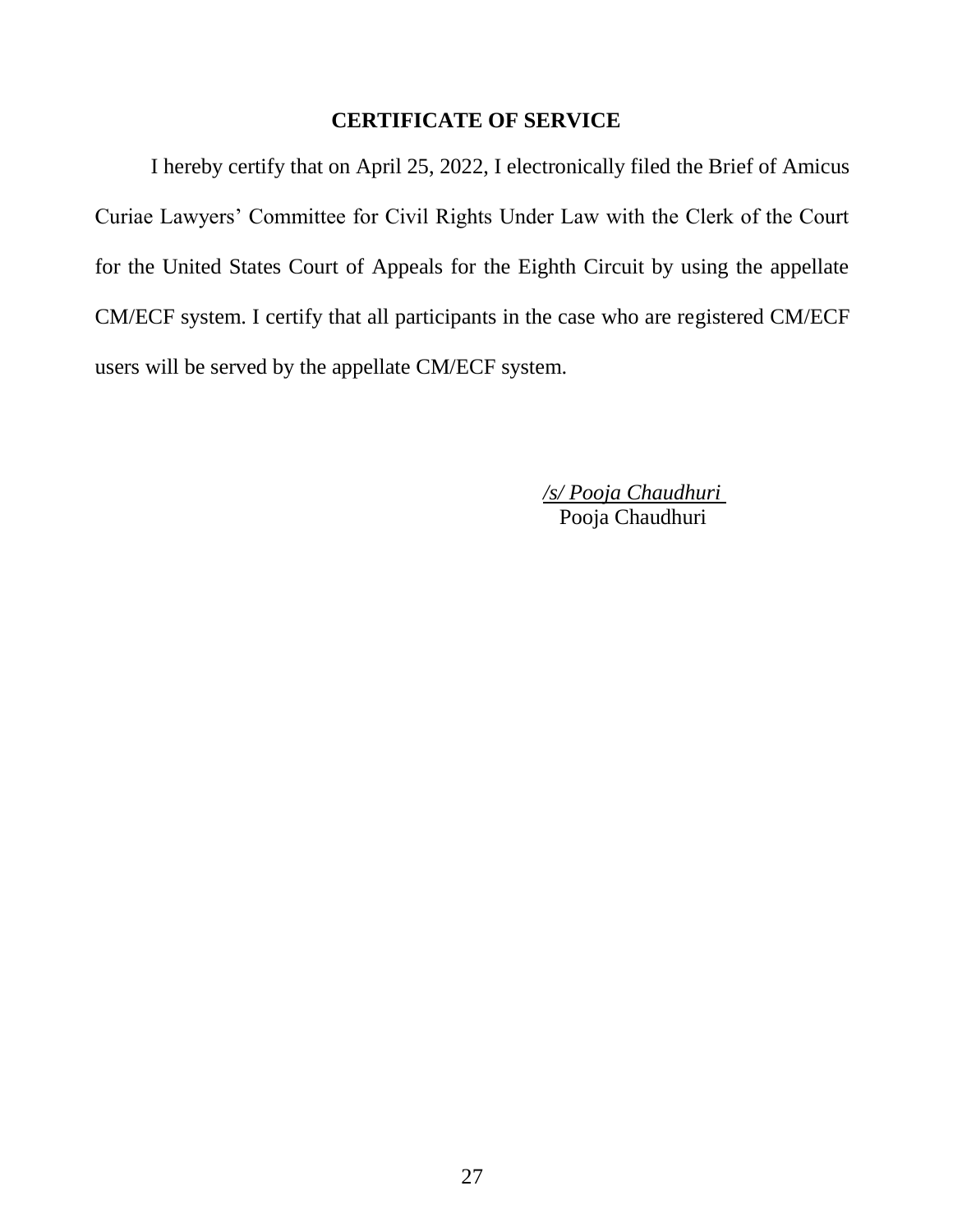#### **CERTIFICATE OF SERVICE FOR PAPER BRIEFS**

I, Pooja Chaudhuri, hereby certify that I caused paper copies of the

foregoing to be mailed by postage prepaid to the following addresses:

Clerk of Court for the United States Court of Appeals for the Eighth Circuit Thomas F. Eagleton Courthouse 111 South 10th Street St. Louis, MO. 63102

Gary L. Sullivan ARKANSAS CIVIL LIBERTIES UNION FOUNDATION, INC. 904 West 2nd Street Little Rock, AR 72201 *Counsel for Plaintiffs-Appellants*

Attn: Sophia Lin Lakin Adriel I. Cepeda Derieux Ceridwen Cherry Jonathan Topaz AMERICAN CIVIL LIBERTIES UNION FOUNDATION 18th Floor 125 Broad Street New York, NY 10004-2400 *Counsel for Plaintiffs-Appellants*

Bryan L. Sells SELLS LAW FIRM P.O. Box 5493 Atlanta, GA 31107 *Counsel for Plaintiffs-Appellants* Attn: Angela Liu Luke Reilly Neil Steiner Matthew F. Williams DECHERT LLP Suite 3400 35 W. Wacker Drive Chicago, IL 60601 *Counsel for Plaintiffs-Appellants*

Attn: Nicholas J. Bronni Dylan L. Jacobs Asher Steinberg ATTORNEY GENERAL'S OFFICE 200 Catlett-Prien Building 323 Center Street Little Rock, AR 72201-0000 *Counsel for Defendants-Appellees*

Jennifer L. Merritt NEWLAND & ASSOCIATES 2228 Cottondale Lane, Suite 200 Little Rock, AR 72202 *Counsel for Defendants-Appellees*